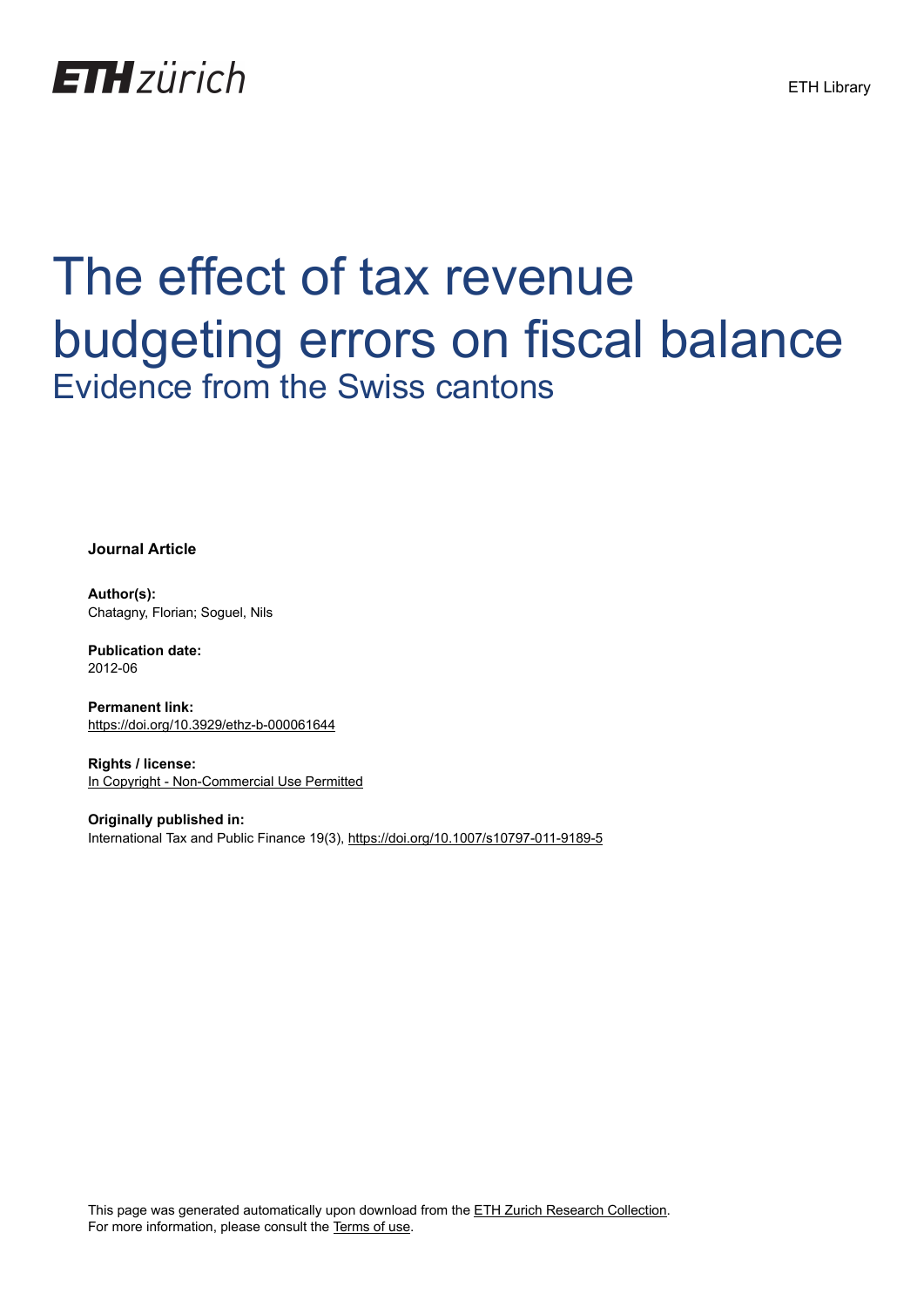# **The effect of tax revenue budgeting errors on fiscal balance: evidence from the Swiss cantons**

**Florian Chatagny · Nils C. Soguel**

Published online: 30 July 2011 © Springer Science+Business Media, LLC 2011

**Abstract** This study is an empirical analysis of the impact of direct tax revenue budgeting errors on fiscal deficits. Using panel data from 26 Swiss cantons between 1980 and 2002, we estimate a single equation model on the fiscal balance, as well as a simultaneous equation model on revenue and expenditure. We use new data on budgeted and actual tax revenue to show that underestimating tax revenue significantly reduces fiscal deficits. Furthermore, we show that this effect is channeled through decreased expenditure. The effects of over and underestimation turn out to be symmetric.

**Keywords** Fiscal deficits · Tax revenue budgeting errors · Swiss cantons · Simultaneous equations model with panel data

**JEL Classification** C12 · C33 · H71 · H72

### **1 Introduction**

Over the past 40 years, most countries have experienced repeated public deficits and accumulated large public debts. Such changes in public deficits and public debt have

N.C. Soguel e-mail: [nsoguel@idheap.unil.ch](mailto:nsoguel@idheap.unil.ch)

F. Chatagny ( $\boxtimes$ ) · N.C. Soguel

Swiss Graduate School of Public Administration, University of Lausanne, rte de la Maladière 21, 1022 Chavannes-près-Renens, Switzerland e-mail: [florian.chatagny@idheap.unil.ch](mailto:florian.chatagny@idheap.unil.ch)

F. Chatagny Department of Economics, University of Rennes 1, place Hoche 7, CS 86514, 35065 Rennes cedex, France e-mail: [florian.chatagny@univ-rennes1.fr](mailto:florian.chatagny@univ-rennes1.fr)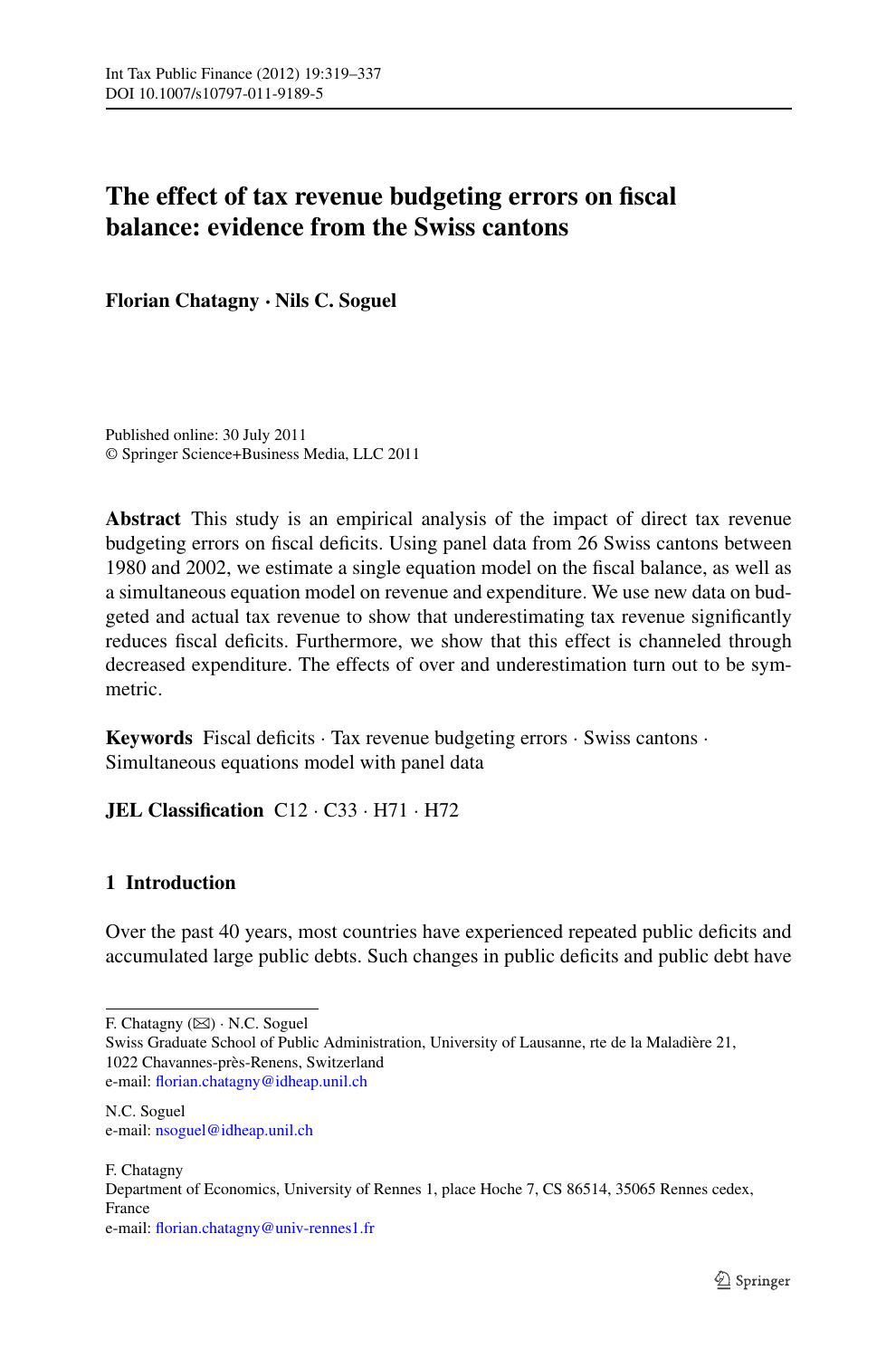varied widely between countries.<sup>[1](#page-2-0)</sup> Furthermore, subnational levels of government have not been immune to this phenomenon.<sup>[2](#page-2-1)</sup> In consequence, the theoretical and empirical literature devoted to better understanding the role of fiscal deficits and debt accumulation has flourished. Moreover, the current crisis of public finances in some European countries highlights the need for improved understanding of the determinants driving fiscal deficits and debt accumulation.

By emphasising the role played by tax revenue budgeting errors in the determination of fiscal outcomes, the current empirical analysis contributes to the literature on determinants of fiscal deficits and builds a bridge to the currently blossoming empirical literature on tax revenue predictions. This latter stream of literature actually provides insights into the effect of tax revenue budgeting errors on fiscal deficits. In their empirical analysis of tax revenue projections in Flemish municipalities, Goeminne et al. [\(2008](#page-18-0)) recently suggested, without testing it explicitly, that revenue forecasts can be used as a tool to prevent excessive deficits. In this paper, our objective is to test for this effect. Furthermore, if an effect of tax revenue budgeting errors on deficits is observed, we argue that it is channeled through a reduction in expenditure. Indeed, underestimating future tax revenue may be used to put pressure on expenditure and to curb politicians' financial appetite, thereby decreasing deficits.

Using panel data from 26 Swiss cantons over the 1980–2002 period, we estimate the ceteris paribus effect of tax revenue budgeting errors on deficits with a single equation model of fiscal deficits and with a simultaneous equations model of revenue and expenditure by two-stage and three-stage least squares, respectively. First, our estimations show that underestimating tax revenue significantly reduces fiscal deficits. Then we demonstrate that this effect is clearly channeled through a decrease in expenditure. Finally, we also find that under and overestimation affect deficits in a symmetric way. These results are robust to different estimation procedures.

<span id="page-2-2"></span>The remainder of the paper is organized as follows. In the next section, we provide a discussion of the literature related to our research and present the hypothesis we intend to test empirically. In Sect. [3,](#page-6-0) we present the dataset on Swiss cantons used to test our hypothesis. Section [4](#page-9-0) is devoted to the econometric models and the estimators used, as well as to the main results obtained. In Sect. [5](#page-13-0), we discuss the results and conclude.

#### <span id="page-2-0"></span>**2 Related literature and testable hypothesis**

<span id="page-2-1"></span>The current empirical analysis is a study of the relationship between tax revenue budgeting errors and fiscal outcome. It lies at the crossroad of two areas of research. First, it is a contribution to the traditional literature on the determinants of fiscal deficits and

<sup>&</sup>lt;sup>1</sup> For example, while the debt to GDP ratio increased from 14.10% to 103.15% in Greece over the 1965– 2007 period, it increased only from 30.50% to 48.05% in Sweden during the same period. Source: OECD.

<sup>&</sup>lt;sup>2</sup>At the subnational government level in Switzerland, while the level of debt per capita ranged from 1,697 to 11,238 CHF in 1980, it rose to a range of 2,457 to 41,851 CHF in 2002.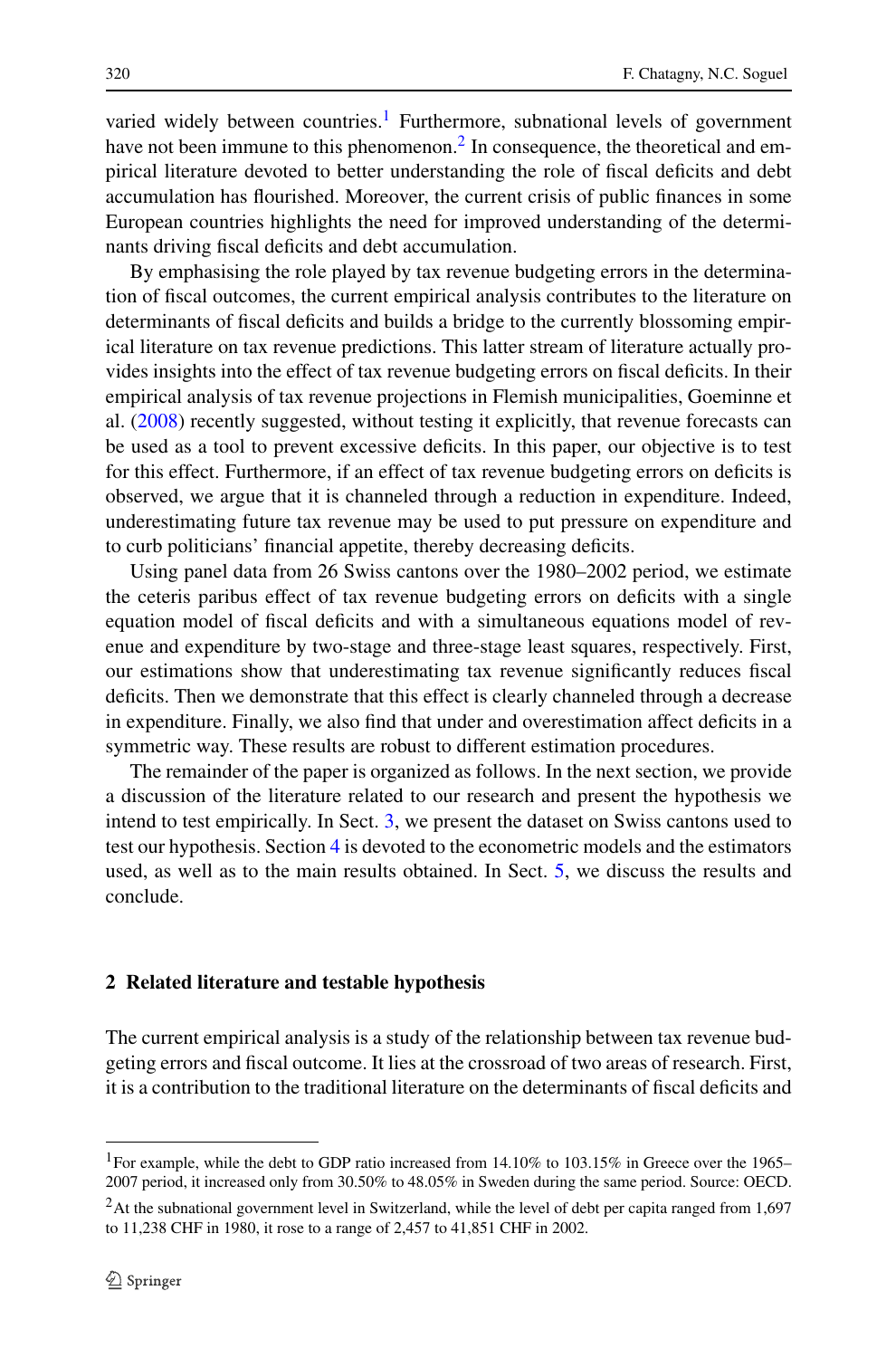debt. Beyond the well-known normative models of tax smoothing and stabilization policy, there exist numerous positive approaches concerning budget deficits and pub-lic debt.<sup>[3](#page-3-0)</sup> Among the latter, some authors (e.g., von Hagen and Harden [1995](#page-19-0); Poterba [1996,](#page-19-1) or Alesina and Perotti [1999\)](#page-18-1) have emphasized the role played by budgetary institutions, among which is the tax revenue budgeting process. On the one hand, some authors argue that incumbent politicians may have the incentive to manipulate public budgets in order to achieve their own objectives. In particular, Alesina and Perotti [\(1999](#page-18-1)) suggest that in practice politicians may deliberately overestimate tax revenue, thereby creating higher deficits. This strategy allows politicians to attribute deficits to the technical difficulty in predicting future revenue. On the other hand and more recently, van der Ploeg [\(2010](#page-19-2)) has theoretically showed that deliberately underestimating the tax base may be desirable to curb spending ministers' financial appetites, and to reduce debt. By setting a higher tax rate and lower level of public spending, the government builds a precautionary buffer against future shocks, reducing debt in this way. In the current study, we argue that such buffer may be created by underestimating and underbudgeting tax revenue in order to put pressure on expenditure, and subsequently to create a revenue windfall, thereby reducing the deficit. However, the creation of a precautionary buffer may be subsequently used to increase expenditure in an election year (Bischoff and Gohout [2010;](#page-18-2) van der Ploeg [2010\)](#page-19-2). Thus, the prudent budgeting of tax revenue does not guarantee to result in reduced deficits and debt. In the current research, we therefore propose to test empirically whether underestimating tax revenue actually results in lower deficits.

We then also go on to extend the currently flourishing empirical literature on tax revenue prediction errors. In 1989, Feenberg et al. applied rational expectations theory to develop a rigorous econometric framework that makes it possible to test the rationality of tax revenue predictions. Some authors have applied this method to national and subnational jurisdictions and have shown that conditions for rational predictions fail most of the time (see, for example, Feenberg et al. [1989;](#page-18-3) Mocan and Azad [1995;](#page-19-3) Auerbach [1999](#page-18-4)). This appealed to some with more positive approaches to trying to understand the determinants of tax revenue prediction errors.<sup>[4](#page-3-1)</sup> Most of these studies take the fact that tax revenue budgeting errors affect fiscal balance for granted, without ever testing it explicitly. Nonetheless, they provide some evidence on what type of tax revenue budgeting errors are empirically observed and some perspectives on how it may affect fiscal balance.

<span id="page-3-0"></span>Among most recent studies, Bischoff and Gohout [\(2010](#page-18-2)) show that West German states tend to (weakly) overestimate their tax revenue projections. They argue that incumbent politicians in state governments may do so in order to increase expenditure—thereby increasing deficit—and eventually their reelection prospects. Conversely, Goeminne et al. ([2008\)](#page-18-0) have recently argued that prudent revenue fore-

<span id="page-3-1"></span> $3$ According to Alesina and Perotti [\(1995](#page-18-5)) and Pinho [\(2004](#page-19-4)), theoretical budget deficit models can be classified by different categories: models of the political business cycle with fiscal illusion (Nordhaus [1975\)](#page-19-5), partisan cycles theory (Hibbs [1987\)](#page-18-6), models of debt used as a strategic tool by incumbent policy makers (Persson and Svensson [1989\)](#page-19-6), models of redistribution conflicts and models of conflict between political parties (Roubini and Sachs [1989](#page-19-7)).

<sup>4</sup>For an extensive review of this literature, see Goeminne et al. [\(2008](#page-18-0)) and Couture and Imbeau [\(2009](#page-18-7)).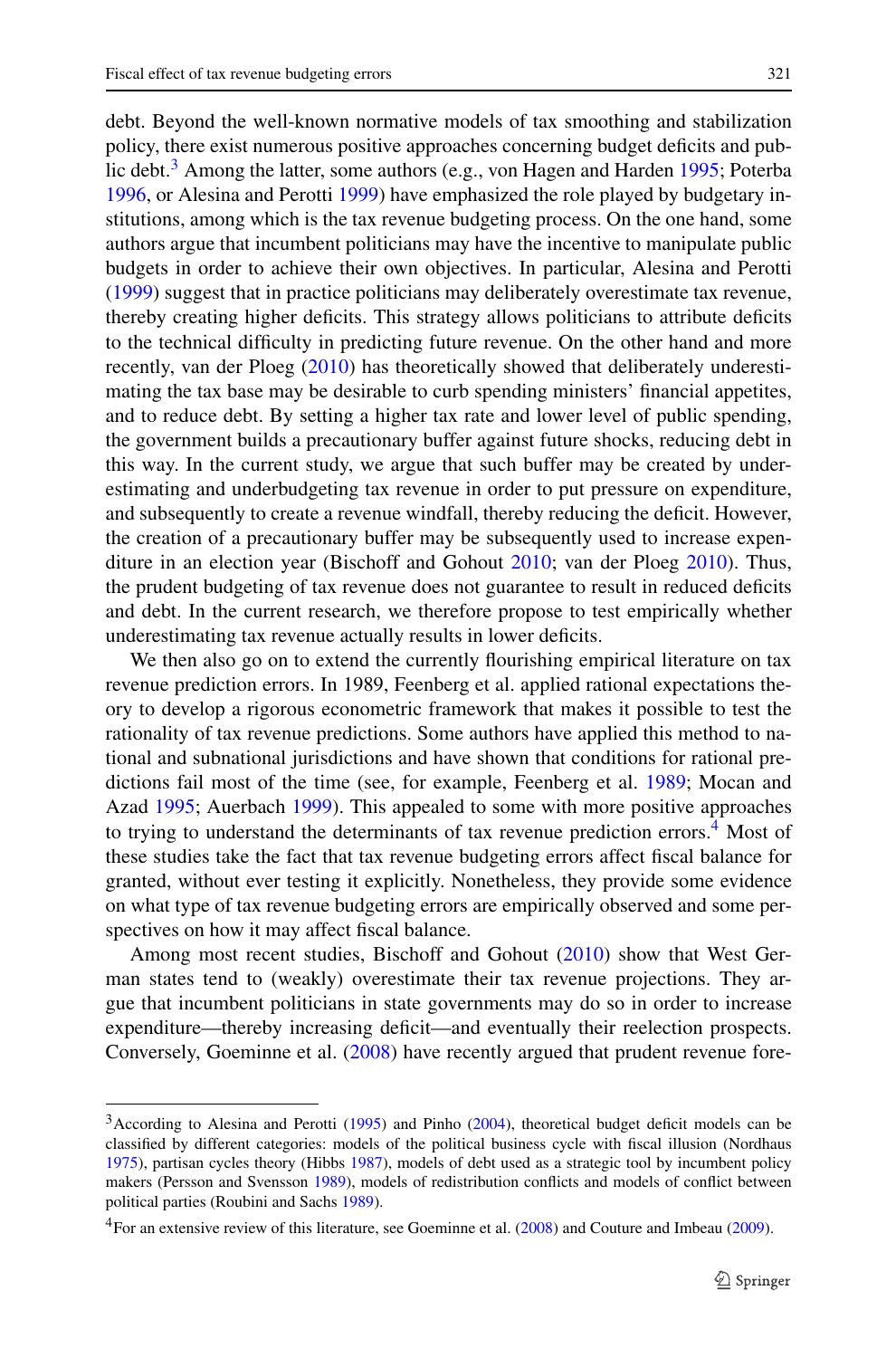casts may be used as a tool to prevent excessive deficits. Indeed, they provide an empirical analysis of the relationship between political fragmentation and tax revenue budgeting errors, using data on Flemish municipalities. Although their data also exhibit a tendency of Flemish municipalities to (slightly) overestimate tax revenue, they show that coalition governments—with at least three parties in power—tend to overestimate tax revenue less than single-party and two-party coalitions—whereas Bischoff and Gohout do not find any significance for the coalition variable.<sup>5</sup> Comparing their results to what Serritzlew found in the Danish case,<sup>6</sup> Goeminne et al. [\(2008](#page-18-0), p. 311) conclude that "*to the extent that there is indeed a systematic relation between revenue forecasting behaviour and public debts (or deficits), this should translate into a better financial performance of highly fragmented governments in the Danish setting (much like the one observed here for Flanders). As such results are not provided in Serritzlew* ([2005\)](#page-19-8)*, it is left to future research in the field to assess the extent to which our results—and the ensuing alternative explanation for government debts and deficits—generalise over different settings, or what drives possible deviations.*" The main result found and the conclusion drawn by Goeminne et al. are of direct interest for the present study. First, while in the Flemish case the occurrence of coalition governments is increasing over time and becoming more prevalent, data on Swiss cantons show that coalitions are the rule and single party governments the exception.<sup>[7](#page-4-2)</sup> In addition, data show that Swiss cantons turn out to be very cautious in the way they predict tax revenue since, on average, underestimated tax revenue is observed (see Table [1](#page-5-0)). Unlike Goeminne et al., we do not test the relationship between fragmentation and prediction errors explicitly; however, the Swiss case offers an ideal setting to extend Goeminne et al. work and to test part of what they suggest in their conclusion, which is to say: (1) to test whether prudent tax revenue prediction translates into a better financial performance of highly fragmented governments and (2) to test whether this relationship generalizes over different settings in our case Swiss cantons. Thus, in a more concise formulation, we propose to empirically test the following hypothesis.

**Hypothesis** By reducing expenditure, underestimating tax revenue decreases fiscal deficits.

<span id="page-4-2"></span><span id="page-4-1"></span><span id="page-4-0"></span>The above hypothesis states a negative relationship between tax revenue underestimation and fiscal deficits, which will be assessed by econometric methods using data from the Swiss cantons. Before presenting the data and methodology in more detail, we note that the above expressed hypothesis begins with: *By reducing expenditure*. Indeed, in addition to arguing that prudent tax revenue budgeting decreases

<sup>5</sup>Goeminne et al. find a nonlinear effect of coalitions on tax revenue projection. While two party coalitions tend to be more optimistic about their forecast, governments with at least three parties turn out to be more cautious.

 $6$ Serritzlew ([2005\)](#page-19-8) provides an empirical analysis of budget overruns in Danish municipalities.

<sup>7</sup>Data on Swiss cantons show that coalitions with at least two parties in power occur in more that 95% of the cases. Coalitions with at least three parties occur in more than 75% of the cases.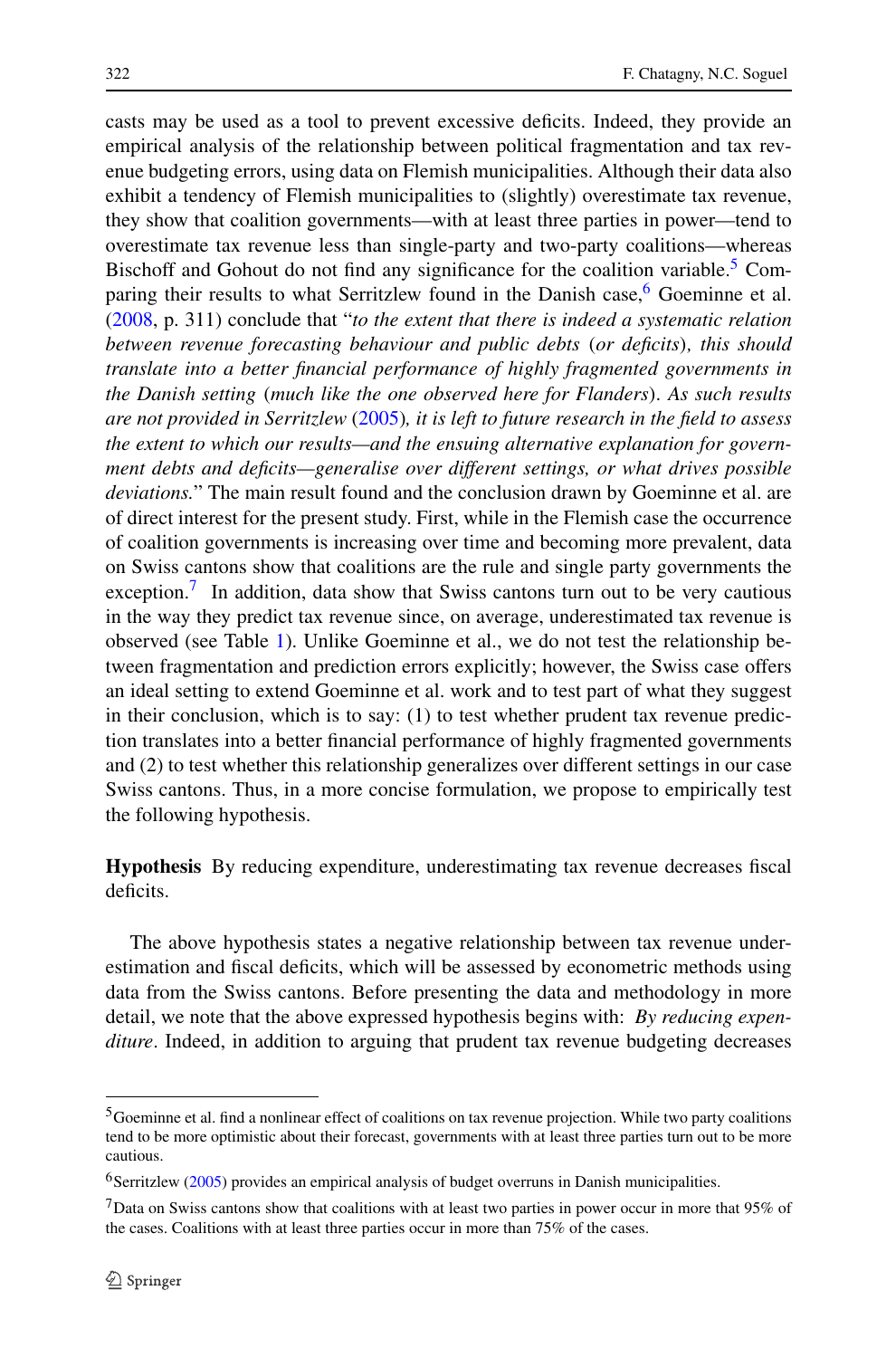|                             | Mean        | sd       | min         | max      |
|-----------------------------|-------------|----------|-------------|----------|
| Bern (BE)                   | 33.097750   | 79.94247 | $-130.4519$ | 195.3134 |
| Schaffhausen (SH)           | $-6.058505$ | 70.88950 | $-101.9767$ | 167.774  |
| Appenzell Ausserrhoden (AR) | $-21.16736$ | 55.66625 | $-95.56966$ | 122.1079 |
| Uri $(UR)$                  | $-21.22310$ | 134.0090 | $-296.4199$ | 236.6541 |
| Solothurn (SO)              | $-23.16581$ | 127.6487 | $-225.1344$ | 294.9495 |
| Jura (JU)                   | $-24.60964$ | 60.33362 | $-139.0612$ | 64.00689 |
| Thurgau (TG)                | $-28.76536$ | 83.43697 | $-183.1832$ | 142.6931 |
| Sankt-Gallen (SG)           | $-28.89539$ | 67.30484 | $-167.4951$ | 151.4163 |
| Zürich (ZH)                 | $-33.04345$ | 144.7140 | $-432.4096$ | 174.6628 |
| Neuchâtel (NE)              | $-37.46447$ | 100.5035 | $-199.5525$ | 216.8463 |
| Obwald (OW)                 | $-39.71332$ | 83.81209 | $-193.8892$ | 178.6296 |
| Aargau (AG)                 | $-41.95892$ | 108.9408 | $-233.4848$ | 195.3342 |
| Luzern (LU)                 | $-45.38220$ | 86.22625 | $-239.8802$ | 62.91078 |
| Valais (VS)                 | $-62.84744$ | 93.46271 | $-243.8814$ | 183.7683 |
| Nidwald (NW)                | $-65.19043$ | 115.7389 | $-538.5290$ | 39.08583 |
| Vaud (VD)                   | $-66.60113$ | 147.1721 | $-278.4558$ | 290.3864 |
| Graubünden (GR)             | $-80.89374$ | 56.41266 | $-188.2635$ | 45.78116 |
| Fribourg (FR)               | $-85.30994$ | 72.98334 | $-230.3515$ | 63.86345 |
| Genève (GE)                 | $-94.37503$ | 401.0994 | $-1167.721$ | 602.6343 |
| Schwyz (SZ)                 | $-95.57028$ | 69.48521 | $-260.0174$ | 82.54814 |
| Baselland (BL)              | $-98.26155$ | 144.4911 | $-433.2656$ | 150.8883 |
| Baselstadt (BS)             | $-102.2706$ | 411.8105 | $-1035.104$ | 545.078  |
| Appenzell Innerrhoden (AI)  | $-117.9050$ | 109.2565 | $-344.7328$ | 99.05705 |
| Glarus (GL)                 | $-144.8706$ | 174.0521 | $-415.2252$ | 107.9505 |
| Ticino (TI)                 | $-170.8208$ | 214.3000 | $-574.9767$ | 265.8552 |
| $Zug$ ( $ZG$ )              | $-235.1116$ | 165.5196 | $-569.8398$ | 8.026999 |
| All                         | $-66.73260$ | 163.9699 | $-1167.721$ | 602.6343 |

<span id="page-5-0"></span>**Table 1** Tax revenue budgeting errors in the Swiss cantons (1980–2002)

deficits, we tend to think that this effect (if observed) is mainly channeled through reduction in expenditure. This argument is in line with budgetary practices observed in the Swiss cantons where tax revenue is initially determined, and budget allowance for expenditure is then allocated accordingly. Furthermore, this idea seems to be supported by authors of other empirical studies who think that revenue prediction errors have a direct effect on expenditure. For instance, while Bischoff and Gohout [\(2010](#page-18-2), p. 133) state that "*... biased tax projections help governments to bring forward favorable expenditures and to burden their successors,*" Goeminne et al. ([2008,](#page-18-0) p. 310) mention that "*They* [broad-based coalitions] *might thus be less prone to threats of minor interest groups, limiting increases in expenditures and thereby the need to present*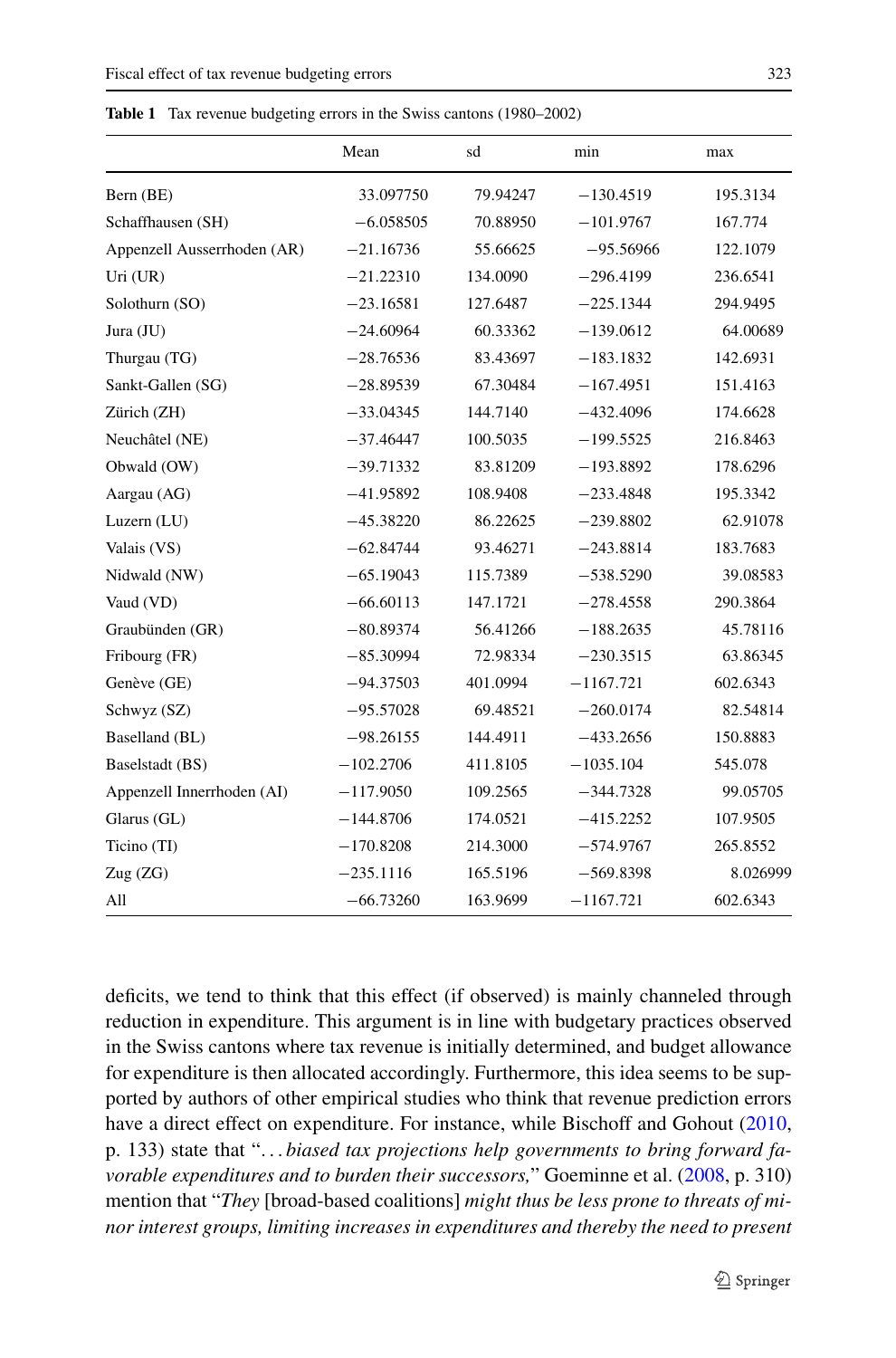<span id="page-6-0"></span>*optimistic budgets.*" To the extend that this might hold for Flemish municipalities, we are inclined to think that this is the case for the Swiss cantons as well, and we propose to test this hypothesis explicitly. Data used to carry out such tests are presented in the next section.

## **3 Data**

To test the hypothesis presented in Sect. [2,](#page-2-2) we rely on panel data from the 26 Swiss cantons between 1980 and  $2002<sup>8</sup>$ . This database contains data on revenue and expenditure and a complete set of explanatory variables that are usually encountered in empirical studies on fiscal deficits. Our main explanatory variable is drawn from a new database that contains actual and budgeted tax revenue in the 26 cantons over the 1980–2002 period.

#### 3.1 Tax revenue budgeting errors

To test our hypothesis empirically, we need to choose an appropriate measure of tax revenue budgeting errors. In the literature treating tax revenue forecasting accuracy, $9$  absolute errors are often used as an indicator in order to avoid positive and negative errors that offset each other. In this paper, however, we want precisely to obtain information about the sign of the budgeting error. Thus, as the numerator of our indicator, we chose the difference between the budgeted amount of tax revenue and the actual amount. Since variables in our model will be expressed in per capita terms, the cantonal population has been chosen as the denominator. This specification allows us to make tax revenue budgeting errors comparable between cantons. Our indicator measuring tax revenue budgeting errors may be expressed as follows:

$$
Error = \frac{(R_b - R_a)}{P} \tag{1}
$$

<span id="page-6-1"></span>where *R* denotes *direct tax revenue*, the subscript *a* stands for *actual*, the subscript *b* stands for *budgeted*, and *P* denotes the cantonal population. To compute this indicator, we collected budgeted and actual revenue that are reported in public accounts of Swiss cantons over the period.<sup>10</sup> The usual summary statistics are reported in Table [1](#page-5-0).

<span id="page-6-3"></span><span id="page-6-2"></span>In Table [1](#page-5-0), the cantons are ranked according to their mean budgeting error. This ranking shows that all but one of the cantons (BE) have tax revenue budgeting er-

<sup>&</sup>lt;sup>8</sup>The choice of this time span is justified as follows: we start in 1980 because in 1979 the last Swiss canton (JU) was created by partition from the canton of Bern, thereby rendering the sample of cantons before and after 1979 incomparable. Then we stop in 2002 because the database of control variables is incomplete for subsequent years.

<sup>&</sup>lt;sup>9</sup>See, for example, Mocan and Azad [\(1995](#page-19-3)), p. 419.

<sup>&</sup>lt;sup>10</sup>Between 1945 and 2007 and over the 1980–2002 period of interest, public accounts do not distinguish between personal and corporate tax revenue for every canton and/or every time span. For this reason, we used what we call "direct taxes," i.e., the addition of both personal and corporate taxes. The use of this aggregate enables us to exploit a complete and homogenous dataset across both cantons and years.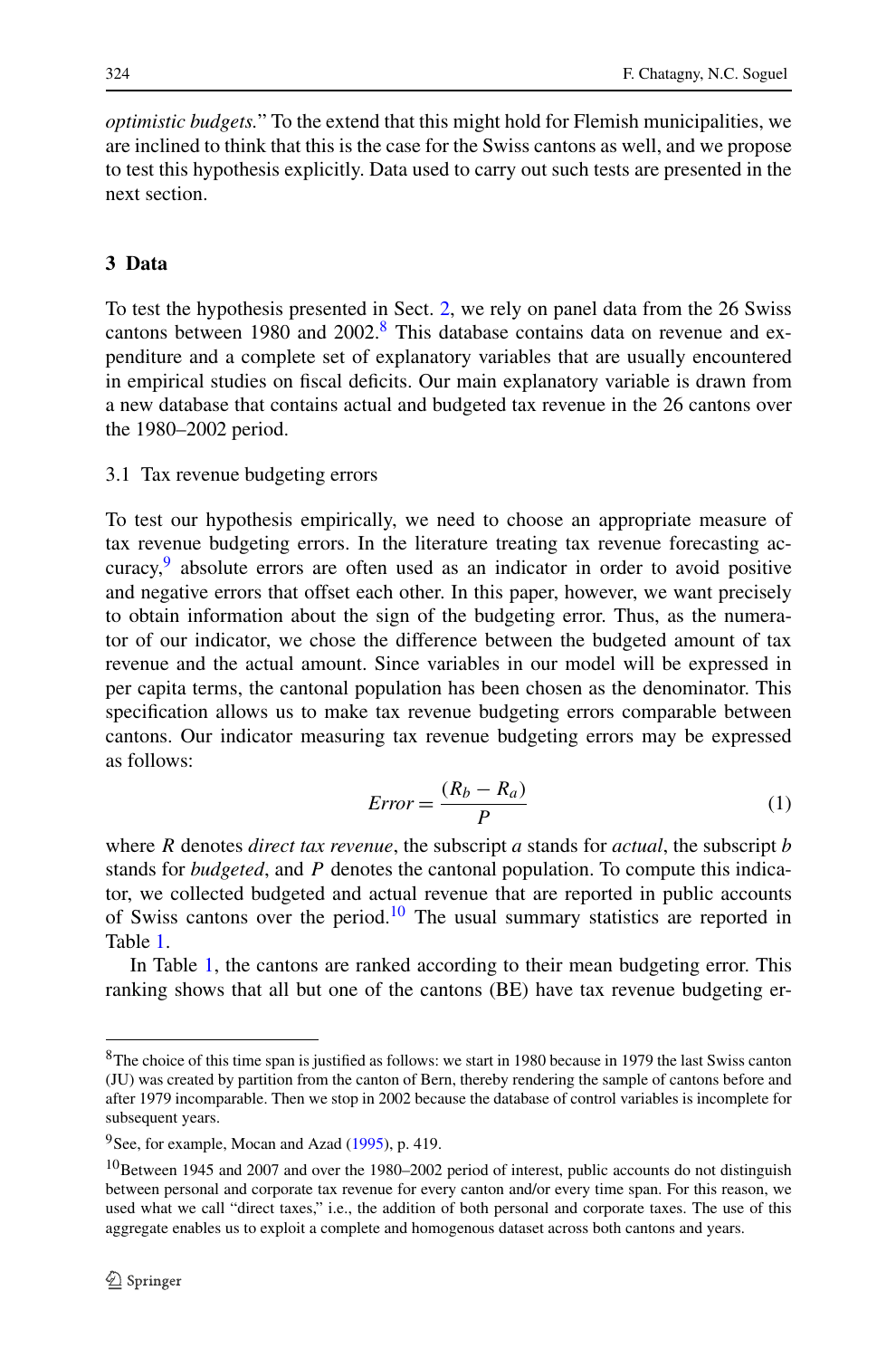rors below zero on the average. Thus, we clearly observe a tendency to underestimate tax revenue. T-tests performed on the mean show that tax revenue budgeting errors are systematically and significantly underestimated in the majority of cantons, and in Swiss cantons as a whole. We note further that, with an average error per capita ranging from 33,098 Swiss francs (CHF) for Bern (BE) to −235,112 CHF for Zug (ZG), tax revenue budgeting errors exhibit strong heterogeneity among cantons. Moreover, standard deviations suggest that tax revenue budgeting errors also have strong intertemporal variability. In consequence, variability in budgeting errors can be exploited to try to quantify their potential effect on fiscal deficits. In this respect, the interesting question that arises is: do cantons also exhibit strong differences in terms of fiscal deficits (per capita) on the average? The next subsection shows that this is in fact the case.

#### 3.2 Fiscal balances

To estimate the marginal effect of tax revenue budgeting errors on fiscal deficits, we need to measure the latter variable. In this study, we define fiscal balance as the difference between revenue and expenditure, and we use the data for cantonal revenues and expenditure that are computed and provided by the Federal Department of Finance. Table [2](#page-8-0) presents summary statistics for cantonal deficits per capita over the 1980– 2002 period.<sup>[11](#page-7-0)</sup> As in the case of budgeting errors, cantons are ranked according to their mean.

First, we note that over the period considered, Geneva (GE) has a deficit which is more than twice as large as the canton that has the second largest deficit on the average, which is the canton of Vaud (VD). This difference justifies the inclusion of a dummy variable for this canton in the set of control variables (see Sect. [3.3\)](#page-7-1). Similar to what is observed for average budgeting errors, deficits exhibit considerable heterogeneity among cantons, ranging from −734 CHF per capita for GE to 123 CHF per capita for AI. We can see that some cantons such AI, SZ, or ZG, which have generated surpluses on the average, belong to the cantons that are substantially underestimating their tax revenue. Conversely, the reverse observation cannot be made. Thus, a mere glance at summary statistics is insufficient to draw clear-cut conclusions about the correlation between tax revenue budgeting errors and public deficits. To do so, more rigorous econometric tools are required.

#### <span id="page-7-1"></span>3.3 Control variables

<span id="page-7-0"></span>In order to isolate precisely the effect of our variable of interest (*Error*), we need to control for the effect of other variables on cantonal deficits. In line with previous work on fiscal deficits, we control for the growth rate of cantonal incomes (as a proxy for GDP growth) and the unemployment rate (see, e.g., Kirchgässner and Pommerehne [1997\)](#page-18-8). We also include potentially important political determinants of deficits such

<sup>&</sup>lt;sup>11</sup> For measures of revenue and expenditure, we use the separated series from the Federal Department of Finance. Summary statistics are provided in Appendix [A.](#page-16-0)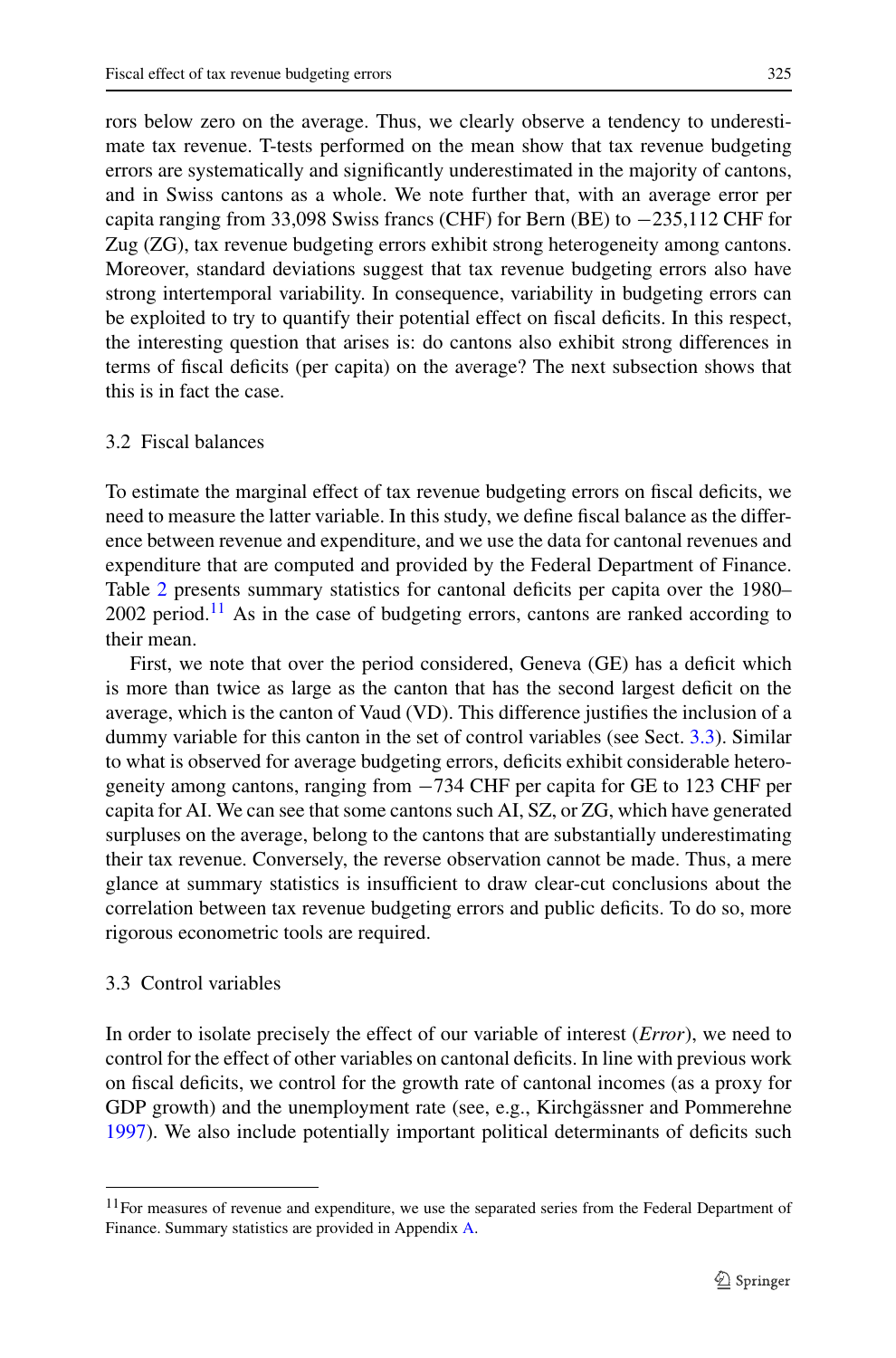| Canton                      | Mean        | sd       | min         | max      |
|-----------------------------|-------------|----------|-------------|----------|
| Genève (GE)                 | $-734.3611$ | 826.8167 | $-2513.386$ | 607.9089 |
| Vaud (VD)                   | $-305.3086$ | 436.913  | $-1134.335$ | 284.1735 |
| Jura (JU)                   | $-269.7521$ | 263.4787 | $-660.1033$ | 284.8849 |
| Neuchâtel (NE)              | $-244.673$  | 332.3113 | $-1045.022$ | 142.7332 |
| Baselstadt (BS)             | $-230.4947$ | 798.2137 | $-1854.755$ | 1296.544 |
| Bern (BE)                   | $-196.5969$ | 318.0202 | $-803.3543$ | 353.4736 |
| Appenzell Ausserrhoden (AR) | $-141.0955$ | 301.8264 | $-711.6563$ | 355.0611 |
| Zürich (ZH)                 | $-129.0238$ | 431.273  | $-809.0168$ | 825.5766 |
| Glarus (GL)                 | $-124.8607$ | 389.5551 | $-1309.669$ | 452.2523 |
| Valais (VS)                 | $-109.7136$ | 277.2125 | $-635.4553$ | 448.3997 |
| Luzern $(LU)$               | $-103.6451$ | 325.0108 | $-607.4554$ | 596.7086 |
| Thurgau (TG)                | $-89.79546$ | 284.568  | $-585.5226$ | 454.0573 |
| Uri $(UR)$                  | $-84.70413$ | 526.7713 | $-1111.767$ | 1067.085 |
| Solothurn (SO)              | $-78.21859$ | 247.6831 | $-634.895$  | 239.3287 |
| Obwalden (OW)               | $-32.73404$ | 312.3124 | $-610.627$  | 733.8257 |
| Sankt-Gallen (SG)           | $-10.30338$ | 194.1256 | $-389.1809$ | 275.0618 |
| Graubünden (GR)             | 11.15879    | 247.7473 | $-362.364$  | 444.9858 |
| Ticino (TI)                 | 16.02092    | 474.9252 | $-768.3969$ | 906.9489 |
| Schaffhausen (SH)           | 21.86632    | 230.7747 | $-546.6951$ | 335.9798 |
| Nidwalden (NW)              | 31.23354    | 289.6734 | $-456.059$  | 724.5751 |
| Aargau (AG)                 | 38.08353    | 169.1206 | $-346.9848$ | 321.304  |
| Fribourg (FR)               | 41.48465    | 338.358  | $-835.9874$ | 613.8598 |
| Baselland (BL)              | 46.04834    | 343.6327 | $-683.9509$ | 616.8721 |
| $Zug$ ( $ZG$ )              | 86.92754    | 642.557  | $-1433.325$ | 1219.716 |
| Schwyz (SZ)                 | 121.7364    | 325.1743 | $-263.8192$ | 1071.407 |
| Appenzell Innerrhoden (AI)  | 123.3337    | 262.6828 | $-288.4537$ | 634.8669 |
| All                         | $-90.28412$ | 431.5964 | $-2513.386$ | 1296.544 |

<span id="page-8-0"></span>**Table 2** Fiscal balances in the Swiss cantons (1980–2002)

<span id="page-8-1"></span>as the political leaning of the government measured by the proportion of right-wing members among cantonal executives (cf. Hibbs  $1987$ ),<sup>12</sup> political concordance (see Niskanen [1971](#page-19-9) and Velasco [2000](#page-19-10)) measured by the percentage of the seats in the legislature that are occupied by members of parties represented in the executive, an election dummy equal to 1 for the years when elections are held and zero otherwise (cf. Nordhaus [1975](#page-19-5)), and the number of Spending Ministers measured by the number of departments in the cantonal administration as a proxy (see Velasco [2000;](#page-19-10) Wehner [2010](#page-19-11)). We also include an indicator of political fragmentation measured by the number of parties in the government cabinet (see, e.g., Roubini and Sachs [1989;](#page-19-7)

<sup>&</sup>lt;sup>12</sup>This variable is used as a proxy for voters' fiscal preferences.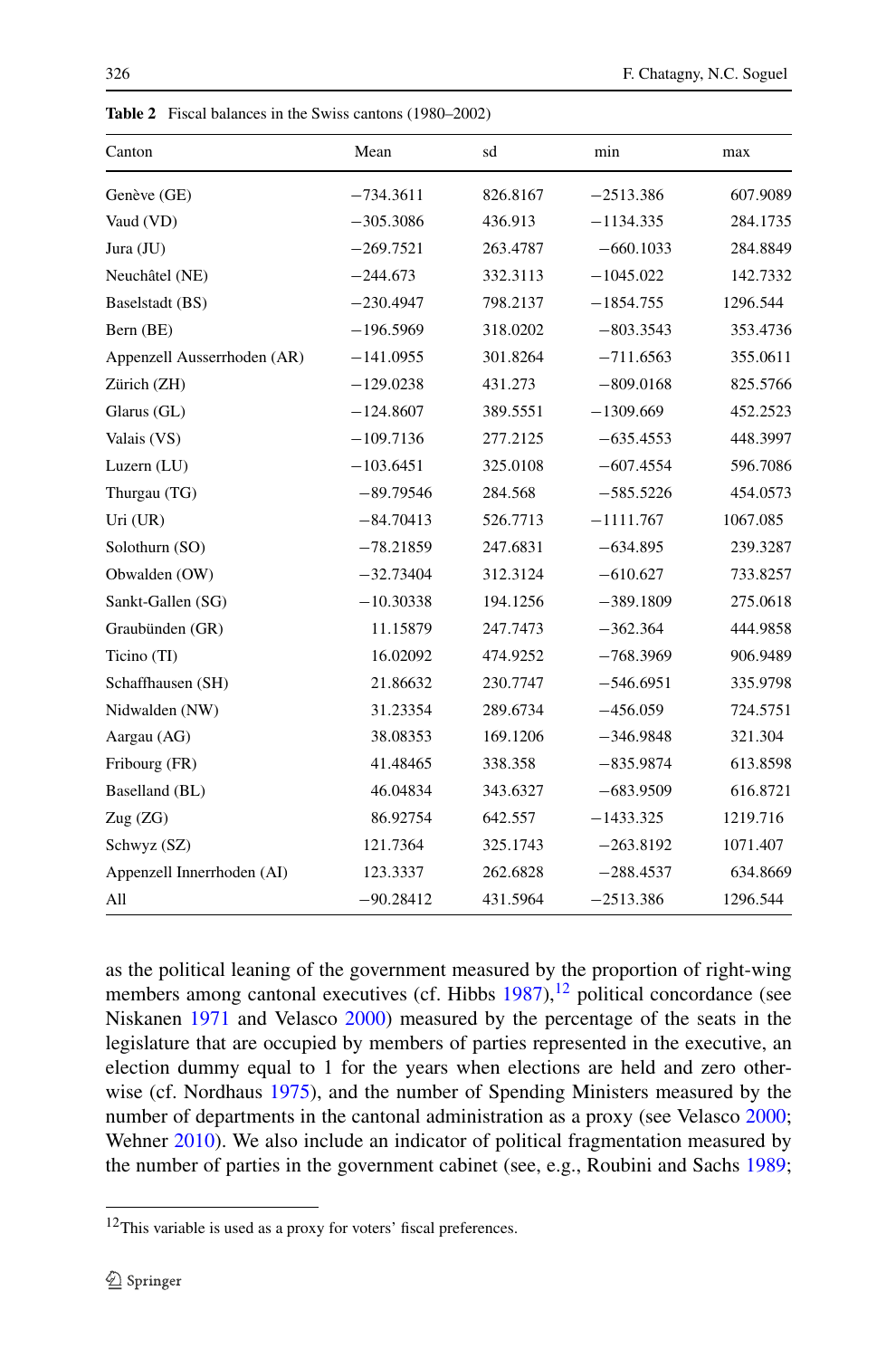Ashworth et al.  $2005$ , or Wehner  $2010$ .<sup>[13](#page-9-1)</sup> To control for institutional determinants of deficits, we include categorical variables measuring the stringency of referendums and initiatives (using the indices devised by Frey and Stutzer [2005\)](#page-18-10). In some cases, institutions turn out to be endogenous in the sense that they are themselves influenced by fiscal variables. $<sup>14</sup>$  $<sup>14</sup>$  $<sup>14</sup>$  To control for this endogeneity problem, we instrumented</sup> the referendum and initiative variables using their lagged values (Matsusaka [1995;](#page-19-12) Feld and Matsusaka [2003\)](#page-18-11). We also include several structural variables such as the age structure of the population<sup>[15](#page-9-3)</sup> measured by the rate of elderly in the cantonal populations (see, e.g., Feld and Matsusaka [2003;](#page-18-11) Garand and Kapeluck [2004](#page-18-12)) or a dummy variable for the canton of Geneva.<sup>16</sup> Finally, to take into account the fact that revenue and expenditure do not fully adjust from year to year and exhibit inertia, we include lagged values of dependent variables as explanatory variables. This procedure also has the advantage of removing autocorrelation from the series. In the following section, we describe how the above data are used to test our hypothesis, and we present our main findings.

#### <span id="page-9-0"></span>**4 Empirical analysis**

To test the hypothesis formulated in Sect. [2](#page-2-2), we use two complementary approaches: direct modeling of the fiscal deficit (surplus), and modeling through a system of two equations, one for expenditure and one for revenue.

#### 4.1 Single equation model: methodology and results

The first approach consists of estimating the effect of tax revenue budgeting errors directly on fiscal balance. Such a model considers fiscal deficit or surplus as the explained variable and can be expressed as follows:

$$
B_{it} = \alpha + Error'_{it} \mu + X_t \delta + \epsilon_{it}
$$
 (2)

<span id="page-9-4"></span><span id="page-9-3"></span><span id="page-9-2"></span><span id="page-9-1"></span>where *i* and *t* are the subscripts for the individual canton and time period, respectively, *B* denotes fiscal balance,  $\alpha$  is the constant term, *Error* denotes our variable of interest and  $\mu$  its associated coefficient, *X* is a vector of control variables and  $\delta$ its corresponding vector of coefficients, and  $\epsilon$  is the error term.<sup>[17](#page-9-5)</sup> Given that *Error* 

 $13$ This is the variable called CO[A](#page-16-0)LITION in Appendix A.

<span id="page-9-5"></span><sup>&</sup>lt;sup>14</sup>For a discussion, see Alesina and Perotti ([1999\)](#page-18-1), p. 14.

<sup>&</sup>lt;sup>15</sup>Note that we also use the average population in the cantons not as an explanatory variable, but in order to express some variables in per capita terms. Doing so, allows us to wash out size effects and to reduce heterogeneity.

<sup>&</sup>lt;sup>16</sup>This is a common practice in empirical studies on Swiss cantons. For instance, Pommerehne et al. ([1996\)](#page-19-13) include such a variable in their study of tax harmonization and tax competition in the Swiss cantons. Geneva is known to be quite different fiscally from other cantons and to be, by far, the most spendthrift Swiss canton, with much higher deficits than the others (see Table [2](#page-8-0)).

<sup>&</sup>lt;sup>17</sup>Although it would theoretically make sense to expect  $\mu$  to vary among cantons, the small number of periods observed (22) does not allow us to estimate a SUR model consistently. Thus, *μ* does not have *i* subscripts.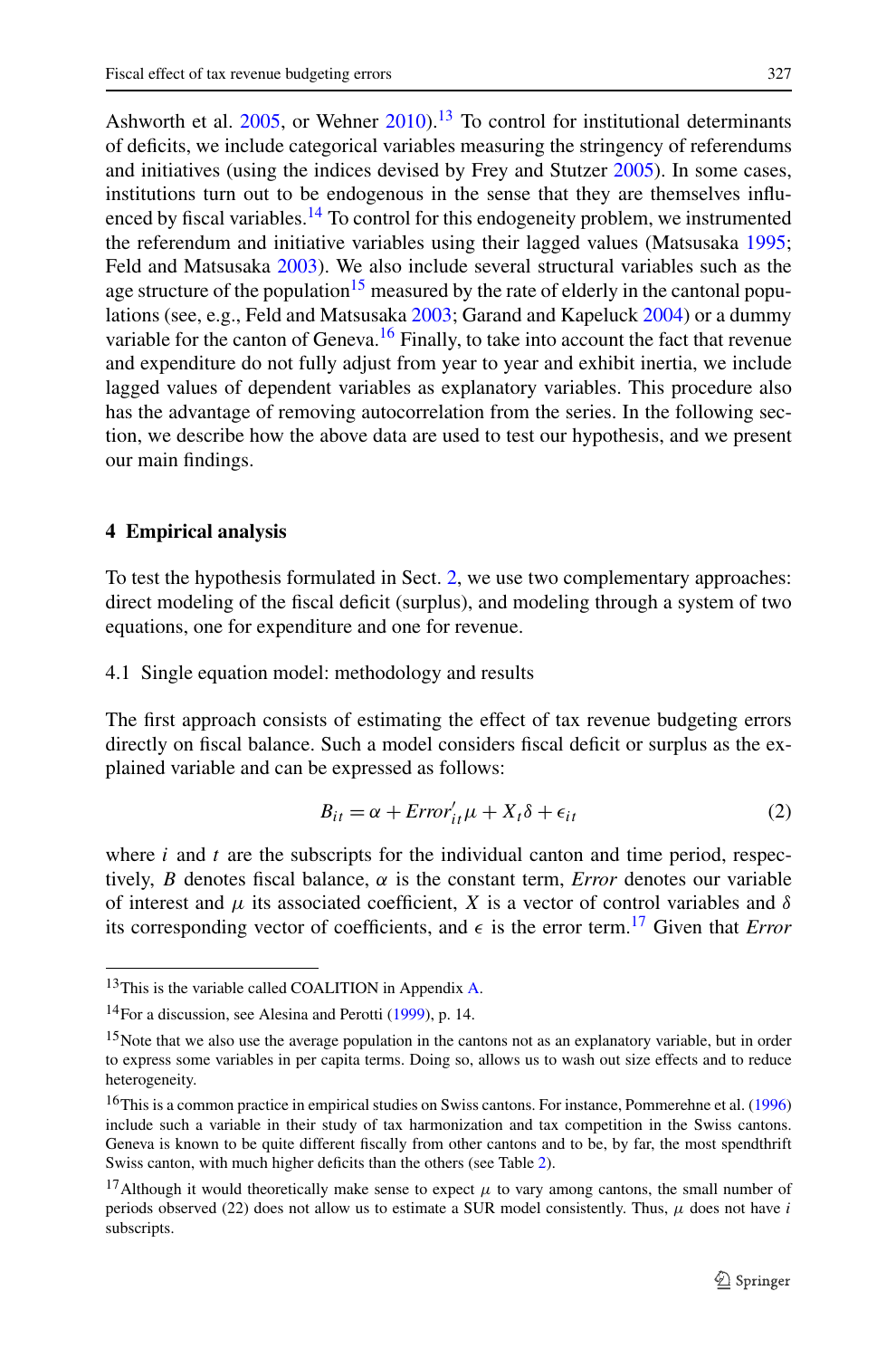is a variable that assumes negative values when tax revenue are underestimated, we expect to find a value of  $\hat{\mu}$  that is significantly different from zero and negative. This would mean that underestimating tax revenue increases fiscal surpluses and decreases fiscal deficits, respectively.

To provide a good estimate of  $\mu$  and to make correct inferential statements, it is necessary to take into account several characteristics of our model. First, let us point out that Swiss cantons are very heterogenous in terms of budget size. Thus, although heterogeneity can be partially reduced by expressing our model in per capita terms,  $\epsilon$  still exhibits strong heteroscedasticity. Then, given the variables included in  $X_t$ , <sup>[18](#page-10-0)</sup> some endogeneity problems arise. Since  $E[X_t \epsilon_{it}] = 0$  does not hold, the OLS estimator will no longer be unbiased and consistent. Finally, in most of the cantons, time series exhibit AR(1) autocorrelation. In order to remove autocorrelation and also because it theoretically and empirically makes sense, we include a lagged dependent variable in  $X_t$ .

To estimate our econometric model consistently, the literature usually recommends the use of difference GMM (Arellano and Bond [1991](#page-18-13)) or of system GMM (Arellano and Bover [1995;](#page-18-14) Blundell and Bond [1998](#page-18-15)). For instance, Goeminne et al. use a system GMM type of estimator in their empirical analysis on Flemish municipalities. However, given the nature of our data, this method may not be the most appropriate approach. Indeed, several regressors in  $X_t$  are almost time-invariant. Since GMM estimators for panel data explicitly model individual effects, parameter estimates tend to be inflated because of the high degree of collinearity between the timeinvariant variables and the fixed effects. $19$  Thus, since unit heterogeneity is already captured by the time-invariant regressors, we used an instrumental variables approach and estimated the model by two-stage least squares (2SLS). We instrumented referendum and initiative with their lagged value.<sup>20</sup> Remaining heteroscedasticity is handled through the White correction for standard errors.

<span id="page-10-1"></span><span id="page-10-0"></span>Estimation results from the single equation model of fiscal deficits are reported in Table [3.](#page-11-0) First, we note globally that although some of the control variables are individually not significant, joint tests of significance (row "Joint") show that the coefficients are jointly significant. Column (2) reports the estimate obtained using two-stage least squares  $(2SLS).<sup>21</sup>$  It shows that the parameter associated with the tax revenue budgeting error indicator is strongly significant. Furthermore, as expected, the coefficient has a negative value. Given that our indicator of *Error* assumes a negative value when tax revenue is underestimated, this result means that

<span id="page-10-3"></span><span id="page-10-2"></span><sup>18</sup>The explanatory variables *referendum* and *initiative* are considered as endogenous to the model (see Sect. [3.3](#page-7-1)).

<sup>&</sup>lt;sup>19</sup>Random effects are inappropriate in our case since we analyse the full sample and not a random draw from the population.

 $^{20}$ In the case where autocorrelation had not been completely removed by the lagged dependent variable, this condition would cause the lagged dependent variable to be endogenous to the model as well. To check the robustness of our results with respect to this case, we also instrumented alternatively the lagged dependent variable with its lagged value. Results turned out to be robust.

<sup>&</sup>lt;sup>21</sup>This column reports the estimates obtained using the 2SLS estimator without instrumenting the lagged dependent variable (NILDV).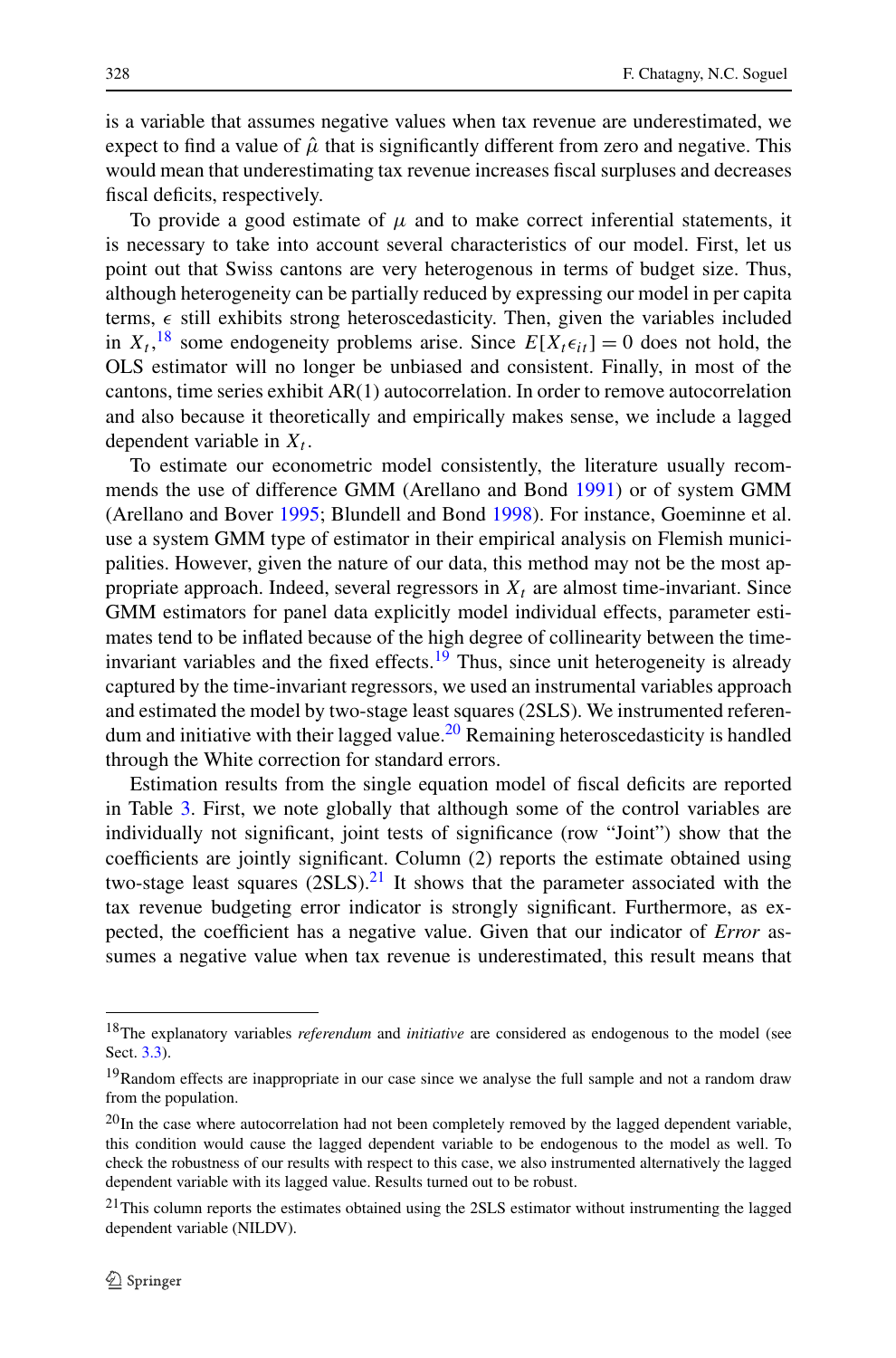<span id="page-11-3"></span><span id="page-11-2"></span><span id="page-11-1"></span><span id="page-11-0"></span>

| Table 3 Single equation<br>estimation: results                                                                                                                                                                                                            |                            | (1)<br><b>GMM</b>       | (2)<br>2SLS<br><b>NILDV</b>      | (3)<br>2SLS<br><b>ILDV</b> |
|-----------------------------------------------------------------------------------------------------------------------------------------------------------------------------------------------------------------------------------------------------------|----------------------------|-------------------------|----------------------------------|----------------------------|
|                                                                                                                                                                                                                                                           | Error                      | $-0.857***$<br>(0.0704) | $-0.767***$<br>(0.0780)          | $-0.785***$<br>(0.0823)    |
|                                                                                                                                                                                                                                                           | $Balance(-1)$              | $0.595***$<br>(0.0283)  | $0.586***$<br>(0.0352)           | $0.513***$<br>(0.0569)     |
|                                                                                                                                                                                                                                                           | Initiative                 | 25.28<br>(27.99)        | $-11.29$<br>(12.13)              | $-12.30$<br>(12.97)        |
|                                                                                                                                                                                                                                                           | Growth                     | $38.82***$<br>(6.820)   | $31.78***$<br>(6.741)            | $38.84***$<br>(7.415)      |
|                                                                                                                                                                                                                                                           | Unemployment               | 9.617<br>(8.140)        | 2.486<br>(8.048)                 | $-6.745$<br>(8.514)        |
|                                                                                                                                                                                                                                                           | Referendum                 | 2.096<br>(19.61)        | $26.25***$<br>(9.430)            | $27.12***$<br>(10.45)      |
|                                                                                                                                                                                                                                                           | Concordance                | $5.106***$<br>(1.774)   | 1.261<br>(1.382)                 | 1.247<br>(1.436)           |
|                                                                                                                                                                                                                                                           | Elderly                    | $-4.300$<br>(12.47)     | $-6.987$<br>(6.662)              | $-7.752$<br>(6.908)        |
|                                                                                                                                                                                                                                                           | Right-wing                 | 0.363<br>(1.513)        | 0.156<br>(0.958)                 | 0.0763<br>(1.024)          |
|                                                                                                                                                                                                                                                           | Coalition                  | $-11.05$<br>(32.73)     | $-25.97$<br>(14.49)              | $-28.65$<br>(15.06)        |
|                                                                                                                                                                                                                                                           | Departments                | $-13.85$<br>(9.414)     | $-11.72$ <sup>*</sup><br>(4.956) | $-13.80$ **<br>(5.126)     |
| Note: Parameter values appear<br>without parentheses, and<br>standard errors within. Asterisks<br>denote the level of significance<br>% of parameter values:<br>*** indication similar<br>indicating significance at the<br>1% level, ** at the 5% level, | Election                   | $-19.32$<br>(25.88)     | $-22.26$<br>(28.35)              | $-15.74$<br>(29.38)        |
|                                                                                                                                                                                                                                                           | Geneva                     |                         | $-251.1$ **<br>(84.19)           | $-289.3***$<br>(87.17)     |
|                                                                                                                                                                                                                                                           | Intercept                  | $-552.2$<br>(320.8)     | $-28.34$<br>(163.0)              | 18.85<br>(172.5)           |
| and $*$ at the 10% level. The<br>Joint statistic tests the<br>hypothesis that all coefficients<br>are jointly equal to zero using<br>the F-test or Chi-squared tests                                                                                      | $R^2$<br>Joint<br>$\cal N$ | 0.0000<br>571           | 0.642<br>0.0000<br>595           | 0.641<br>0.0000<br>570     |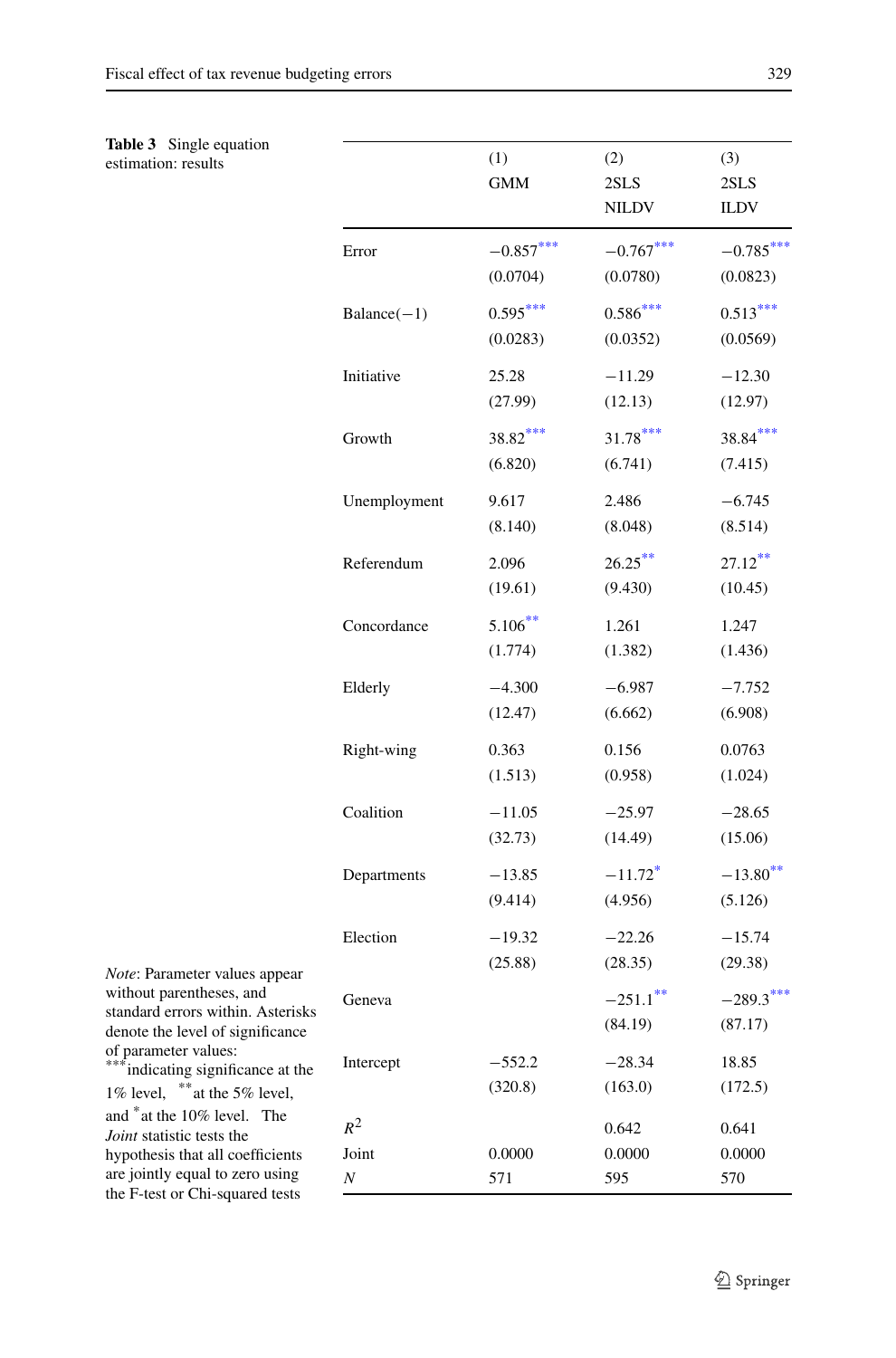underestimating tax revenue increases fiscal surpluses or decreases deficits. When the per capita tax revenue budgeting error is underestimated by one additional Swiss franc, fiscal surplus (deficit) per capita increases (decreases) by about 0.77 CHF. One may wonder whether under and overestimation have an impact on fiscal balance of the same amplitude. We have formally tested this issue and found that the effect is statistically symmetrical.<sup>22</sup> To check for the robustness of our results, we estimated our model using alternative estimators. Among others, we report, in column (1), the results obtained using system GMM since it is prevalent in the literature. Results turn out to be robust.<sup>23</sup> However, due to high collinearity, some parameters tend to be inflated. Thus, 2SLS provides a more accurate estimate. Finally, in column (3), we report the estimate obtained from 2SLS when we also instrument the endogenous lagged variable. Again, our results are robust, and the value of our parameter of interest is only marginally affected. While the direct approach using a single equation model allows one to isolate the effect of tax revenue budgeting errors on fiscal balance, it has the drawback of not showing the impact on expenditure that eventually determines the effect on fiscal balance. Consequently, adopting a simultaneous estimation of expenditure and revenue enables us to overcome this limitation.

#### 4.2 Simultaneous equations model: methodology and results

By definition, fiscal balance (*B*) is determined by revenue (*R*) and expenditure (*E*). Thus, fiscal balance can be modeled using two equations, one for revenue and the other for expenditure, as follows:

<span id="page-12-2"></span>
$$
R_{it} = \alpha_R + \gamma_R E_{it} + W_t \beta^R + \epsilon_{it}^R,
$$
\n(3)

$$
E_{it} = \alpha_E + Error'_{it} \mu_E + \gamma_E R_{it} + Z_t \beta^E + \epsilon^E_{it}
$$
 (4)

where *R* denotes revenue, *E* denotes expenditure,  $\alpha_R$  and  $\alpha_E$  are the intercepts, *γ* measures the marginal effect of expenditure (revenue) on revenue (expenditure),  $W_t$  and  $Z_t$  are the sets of control variables explaining revenue and expenditure, respectively, with  $\beta^R$  and  $\beta^E$  the associated vectors of coefficients. Although they include the same set of control variables,  $W_t$  and  $Z_t$  are still different since they each include the lagged dependent variable of their respective equations. Finally,  $\epsilon^R$  and  $\epsilon^E$  denote the error terms.

<span id="page-12-1"></span><span id="page-12-0"></span>This simultaneous equations model enables us to distinguish the respective determinants of revenue and expenditure that eventually affect fiscal balance. According to our hypothesis, we expect tax revenue budgeting errors to affect expenditure. Therefore, the variable *Error* and its associated coefficient  $\mu$  appear on the right-hand side of [\(4](#page-12-2)). Assuming that *Error* is a variable that takes on a negative value when tax

<sup>&</sup>lt;sup>22</sup>The results of the tests for symmetry are reported in Appendix [C](#page-18-16). These test results are robust to different estimation strategies and over both models.

<sup>&</sup>lt;sup>23</sup>The dummy variable for Geneva does not appear since it is already accounted for by fixed effects. Its inclusion would be redundant.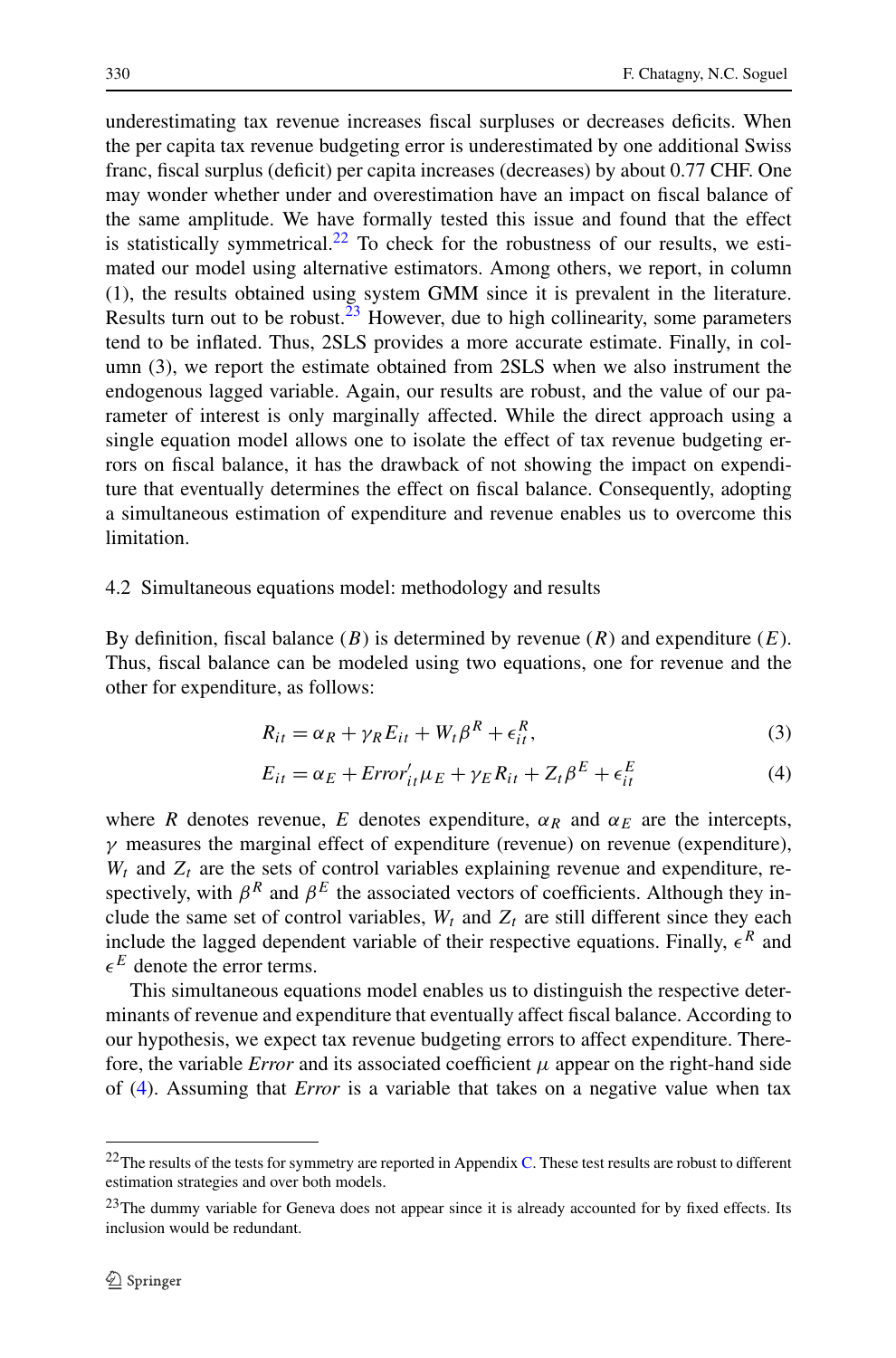revenues are underestimated, we expect  $\hat{\mu}_E$  to be significantly positive. This result would mean that underestimating tax revenue reduces expenditure, and subsequently increases surpluses or decreases deficits.

To produce consistent estimates of the parameters, and especially of  $\hat{\mu}_E$ , we took into account the different characteristics of our model. As for the single equation case, heteroscedasticity is treated using White correction for standard errors. As in the previous model, some regressors in  $W_t$  and  $Z_t$  are correlated with  $\epsilon_{it}$ . Furthermore, as *R* and *E* are simultaneously determined, they are endogenous to the system, and we have  $E[R_{it} \epsilon_{it}^E] \neq 0$  and  $E[E_{it} \epsilon_{it}^R] \neq 0$ . Subsequently, the existence of endogeneity necessitates the use of an estimator of the IV class. Given that we now have a system of two simultaneous equations,  $E[\epsilon_{it}^R \epsilon_{it}^E] = 0$  does not hold, and an estimator is required that also takes into account the correlation between error terms. Since the set of instruments is the same across equations, we chose the three-stage least squares estimator to estimate our parameters (Hayashi [2000\)](#page-18-17).

Estimates for the simultaneous equations model are reported in Table [4.](#page-14-0)<sup>[24](#page-13-1)</sup> In particular, the estimation of the expenditure equation shows that the coefficient associated with tax revenue budgeting error is strongly significant. Furthermore, it has a positive value. This result indicates that underestimating tax revenue notably reduces expenditure. When tax revenue is underestimated by 1 additional CHF, expenditure per capita decreases by about 0.47 CHF. From the parameter estimates in columns (1) and (2), we can recover the parameters of a hypothetical underlying single equa-tion model by computing the parameters of the reduced form of the system.<sup>[25](#page-13-2)</sup> As for the coefficient of tax revenue budgeting errors, it indicates an estimate of about −0.47 CHF since the effect of expenditure on revenue is not significant. Although this roughly corroborates the single equation model, we can be confident that this measure of the effect of tax revenue budgeting errors on fiscal deficit is more precise because the simultaneous equations model allows us to partial out the effects of the control variables on expenditure and revenue more precisely. As in the single equation model, the effect of under- and overestimation on expenditure turns out to be symmetrical. $26$  As expected, our results provide some evidence that, if tax revenue budgeting errors have an impact on fiscal deficits, this impact is channeled through a reduction in expenditure.

#### <span id="page-13-1"></span><span id="page-13-0"></span>**5 Conclusion**

<span id="page-13-3"></span><span id="page-13-2"></span>Contributing to the literature on the determinants of fiscal deficits and extending Goeminne et al. empirical study on tax revenue projections, the present study pro-

 $24$ As for the single equation model, we estimated the simultaneous equations model once with an instrumented lagged dependent variables, column (2), and once without, column (1). Results turned out to be robust.

<sup>&</sup>lt;sup>25</sup>The reduced form of the simultaneous equations model expresses expenditure and revenue only in terms of exogenous variables.

<sup>&</sup>lt;sup>26</sup>See Appendix C, columns (1) and (2) under simultaneous equations.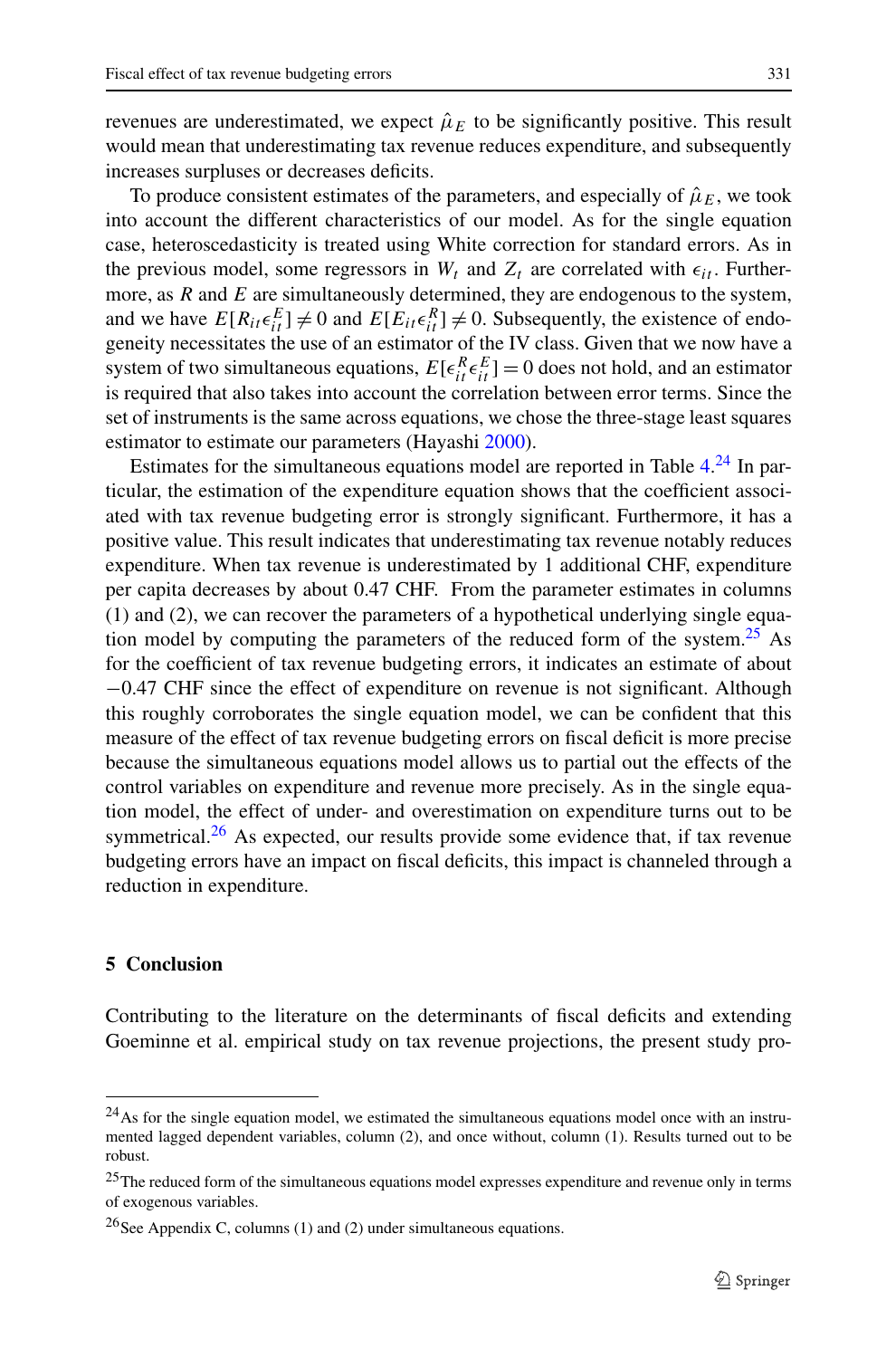|                   | (1)        |             | (2)        |             |
|-------------------|------------|-------------|------------|-------------|
|                   | Revenue    | Expenditure | Revenue    | Expenditure |
| Error             |            | $0.465***$  |            | $0.497***$  |
|                   |            | (0.0749)    |            | (0.0844)    |
| Revenue           |            | $0.360***$  |            | $0.440***$  |
|                   |            | (0.0340)    |            | (0.0531)    |
| $Revenue(-1)$     | $0.950***$ |             | $1.139***$ |             |
|                   | (0.0460)   |             | (0.0923)   |             |
| Expenditure       | 0.0510     |             | $-0.141$   |             |
|                   | (0.0477)   |             | (0.0953)   |             |
| $Expenditure(-1)$ |            | $0.653***$  |            | $0.554***$  |
|                   |            | (0.0345)    |            | (0.0542)    |
| Growth            | $27.16***$ | $-13.70*$   | $27.03***$ | $-18.90*$   |
|                   | (7.301)    | (6.881)     | (8.981)    | (7.516)     |
| Unemployment      | $23.14*$   | 18.58*      | $46.41***$ | $27.66***$  |
|                   | (9.375)    | (7.559)     | (14.04)    | (7.882)     |
| Initiative        | 11.06      | 18.27       | 15.16      | 17.61       |
|                   | (13.52)    | (12.33)     | (15.09)    | (11.72)     |
| Referendum        | 1.013      | $-22.74$ *  | $-1.952$   | $23.18*$    |
|                   | (12.04)    | (11.06)     | (13.51)    | (10.67)     |
| Concordance       | 0.831      | $-1.416$    | 0.733      | $-1.251$    |
|                   | (1.510)    | (1.384)     | (1.756)    | (1.381)     |
| Right-wing        | $-1.535$   | $-1.027$    | $-1.721$   | $-0.866$    |
|                   | (1.039)    | (0.959)     | (1.215)    | (0.971)     |
| Election          | 17.61      | 38.01       | 25.89      | 27.81       |
|                   | (27.09)    | (24.87)     | (31.52)    | (24.84)     |
| Coalition         | $-12.28$   | 16.16       | $-8.232$   | 19.49       |
|                   | (17.29)    | (15.98)     | (20.02)    | (16.12)     |
| Departments       | 1.263      | $12.75*$    | 6.775      | $14.41***$  |
|                   | (5.927)    | (5.338)     | (7.183)    | (5.376)     |
| Elderly           | $-0.0937$  | 10.73       | 4.307      | 11.56       |
|                   | (7.617)    | (6.885)     | (9.289)    | (7.033)     |
| Geneva            | 69.86      | $302.1$ *** | 207.7      | $344.8$ *** |
|                   | (91.88)    | (79.25)     | (122.9)    | (83.42)     |
| Intercept         | 70.44      | 71.04       | $-15.96$   | 1.971       |
|                   | (182.3)    | (168.4)     | (214.8)    | (171.4)     |
| $R^2$             | 0.9893     | 0.9916      | 0.9860     | 0.9917      |
| Ftest (p-value)   | 0.0000     | 0.0000      | 0.0000     | 0.0000      |
| N                 | 595        | 595         | 571        | 571         |

<span id="page-14-0"></span>**Table 4** Simultaneous equations estimation (3SLS): results

<span id="page-14-3"></span><span id="page-14-2"></span><span id="page-14-1"></span>*Note*: Parameter values appear without parentheses, and standard errors within. Asterisks denote the level of significance of parameter values : \*\*\* indicating significance at the 1% level, \*\* at the 5% level, and \*at the 10% level. The F-test tests the null hypothesis that all coefficients are jointly equal to zero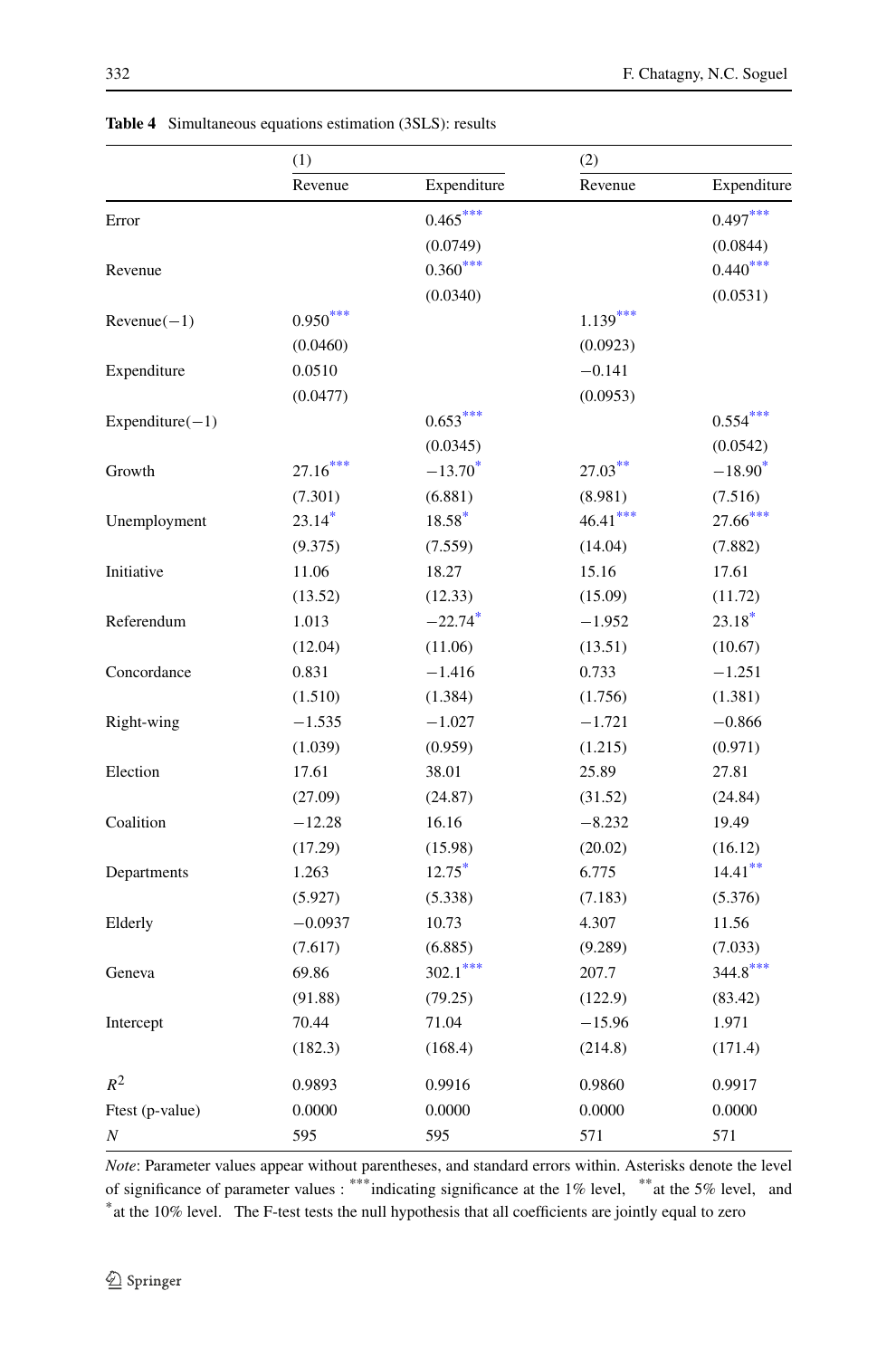poses to test explicitly the potential relationship between tax revenue budgeting error and fiscal deficits. Referring to the Swiss context, we argue that underestimation of direct tax revenue reduces public deficits and that this effect is driven by a decrease in public expenditure. Using panel data for the 26 Swiss cantons over the 1980–2002 period, we first estimate a single equation model of fiscal deficit by two-stage least squares and show that tax revenue budgeting errors have a significant negative effect on fiscal balances (i.e., underestimation reduces deficits). Then we estimate a simultaneous equations model of revenue and expenditure by three-stage least squares and find a positive coefficient measuring the effect of tax revenue budgeting errors on expenditure (i.e., underestimation reduces expenditure). These econometric results confirm the hypothesis we sought to test, i.e., by reducing expenditure, underestimating tax revenue decreases fiscal deficits. Moreover, the effect on expenditure and deficit turns out to be symmetrical for underestimation and overestimation. Thus, this study provides evidence that prudent tax revenue budgeting not only reduces deficits but also supports the symmetrical argument that overestimating tax revenue creates additional deficit.

In general, however, we would not advocate deliberate underestimation of tax revenue as a policy tool to curb fiscal deficits. An important drawback of tax revenue underestimation is that it detracts resources from the democratic debate. Consequently, a risk exists that the use of these resources would not correspond to voters' fiscal preferences but rather to some budget officials' or elected politicians' personal interests. Indeed, politicians may be merely seeking to create a buffer in order to increase expenditure subsequently for re-election purposes (Bischoff and Gohout [2010;](#page-18-2) van der Ploeg [2010](#page-19-2)). Moreover, in some weak and corrupted institutional settings with poor checks and balances, underestimating tax revenue may even be a way for incumbent politicians and officers to conceal the extraction of resources from public budgets (Danninger [2005\)](#page-18-18). Ideally, we would prefer to argue that the budgeted amount of tax revenue should equal tax revenue optimal forecast and explicit fiscal rules brought into law through a democratic process should be privileged in order to avoid deficits and to cope with economic uncertainty.

Nonetheless, when such explicit rules are lacking or their design turns out to be suboptimal, underestimating tax revenue may be an effective alternative way for policymakers to keep expenditure under control and to reduce deficits. But even in such a case, whether underestimating tax revenue is fiscally and/or economically desirable depends on the respective fiscal situation and economic environment of the public entities concerned—the Swiss cantons in our case. Fiscally, we can distinguish two clear-cut cases. On the one hand, in cantons with a relatively high level of public debt and persistent deficits, systematically underestimating tax revenue turns out to be a fiscally sound practice since it reduces the size of these deficits, and in consequence the rate of debt accumulation. On the other hand, in cantons with a relatively low level of public debt and persistent surpluses, it cannot be concluded that systematically underestimating tax revenue is fiscally sound. In these cantons, the low level of public debt is often due to a lack in long-term investment (typically infrastructure) needed to implement public policies. In this case, underestimating tax revenue contributes to the concealment of some resources that would be needed to support a higher rate of public investment and thereby a quicker catch-up with respect to other cantons. In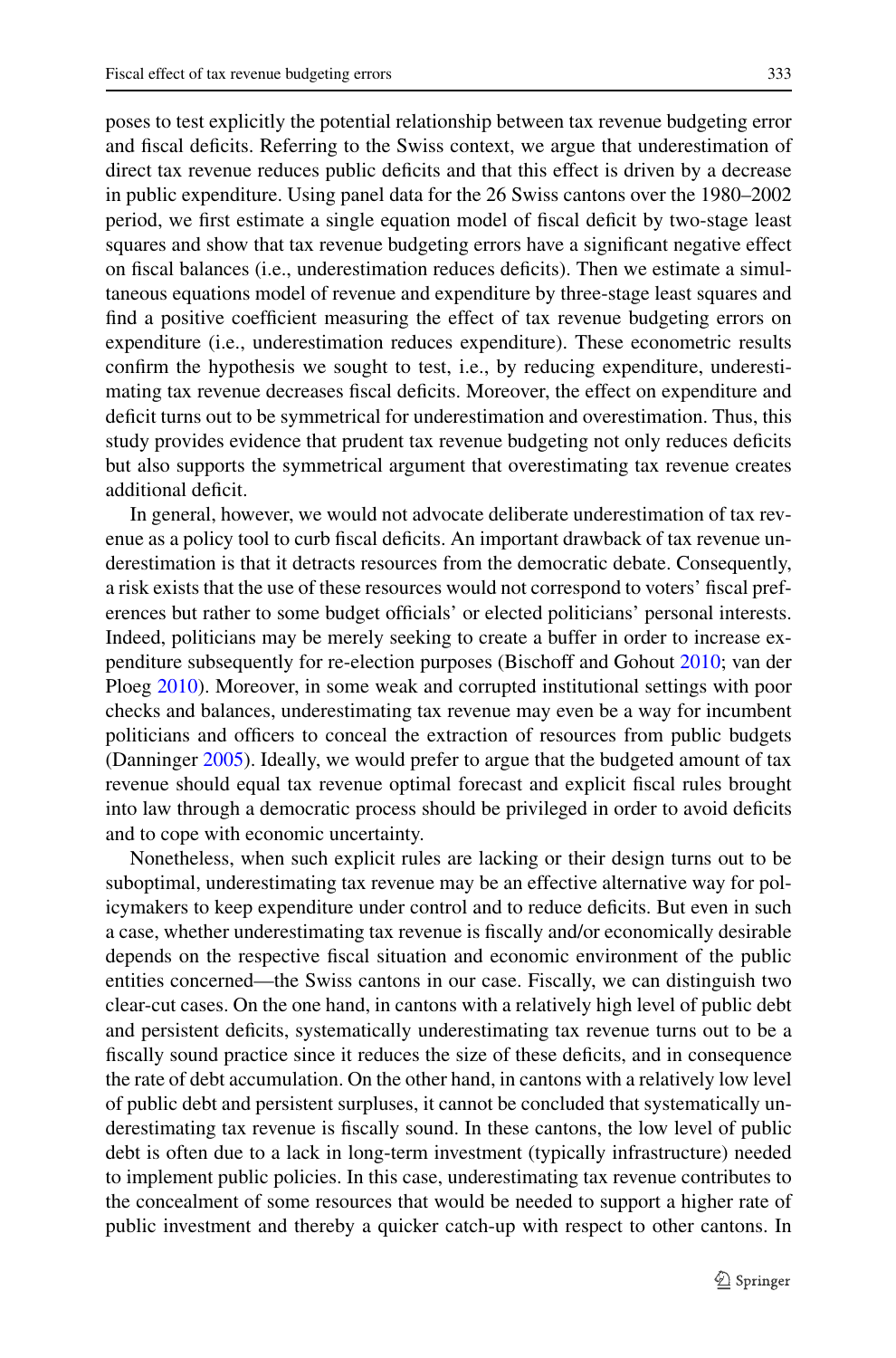the cases that are not clear-cut (high debt/surpluses and low debt/deficits), drawing conclusions is more fastidious since the creation of surpluses (deficits) may be optimal (without underestimating tax revenue) with respect to the current rate of debt accumulation in the canton. From the perspective of stabilization policy, underestimating tax revenue during periods of weak economic growth or recession could be harmful since it reduces expenditure that would be needed to increase global demand. Conversely, in a period of high economic activity, reducing public expenditure by underestimating tax revenue could be desirable since it may help to avoid economic overheating.

To conclude, it is important to remember that, even in the cases when underestimating tax revenue would be wise and desirable, conditions for its implementation might not be fulfilled. Consequently, it is necessary to know more about the determinants driving tax revenue budgeting errors. Recent studies have emphasized the important role of political determinants. In particular, Goeminne et al. have shown that large coalitions tend to be more cautious in their tax projections. Given the prevalence of large coalitions in Swiss cantons, we would not be surprised to find a similar effect. Some authors have also suggested, without testing it explicitly, that the finance minister may play a central role in the implementation of prudent tax revenue budgeting (Goeminne et al. [2008](#page-18-0); van der Ploeg [2010](#page-19-2)). Given the characteristics of the budgeting process in Swiss cantons, we also tend to think that the finance minister may play a key role in the determination of tax revenue budgeting errors. Since such an investigation was not our goal, our estimations do not provide any evidence about these relationships in the Swiss context. Thus, the attempt to explain the variability of cantonal tax revenue budgeting errors by identifying their (political) determinants turns out to be a natural question to explore in future research.

#### <span id="page-16-0"></span>**Appendix A: Revenue and expenditure: summary statistics**

|           | Canton Revenue |          |          |          | Expenditure |          |          |          |
|-----------|----------------|----------|----------|----------|-------------|----------|----------|----------|
|           | Mean           | sd       | min      | max      | Mean        | sd       | min      | max      |
| AG        | 5015.384       | 710.5594 | 4087.634 | 6301.105 | 4977.300    | 746.4878 | 4099.783 | 6128.389 |
| AI        | 6735.898       | 941.486  | 5083.075 | 8253.094 | 6612.564    | 945.6279 | 5318.897 | 8541.548 |
| AR        | 5287.862       | 1200.143 | 3891.616 | 7203.918 | 5428.958    | 1095.988 | 3914.904 | 7233.634 |
| BE        | 6200.800       | 1088.415 | 4811.023 | 8368.874 | 6397.397    | 1080.012 | 4896.537 | 8411.978 |
| BL        | 6916.597       | 1152.641 | 5449.983 | 9107.365 | 6870.549    | 1163.477 | 5570.413 | 8919.044 |
| <b>BS</b> | 15935.96       | 2145.625 | 13051.88 | 20734.09 | 16166.46    | 1998.802 | 13437.30 | 20296.12 |
| <b>FR</b> | 6743.588       | 1076.687 | 5022.41  | 8510.944 | 6702.104    | 1220.859 | 4977.789 | 8433.949 |
| <b>GE</b> | 12922.87       | 1614.766 | 10000.55 | 16080.99 | 13657.23    | 1597.303 | 10526.85 | 15876.66 |
| GL.       | 7457.922       | 1025.488 | 5823.063 | 8921.749 | 7582.783    | 1251.027 | 5533.799 | 9494.221 |

**Table 5** Cantonal revenue and expenditure in real CHF per capita over 1980–2002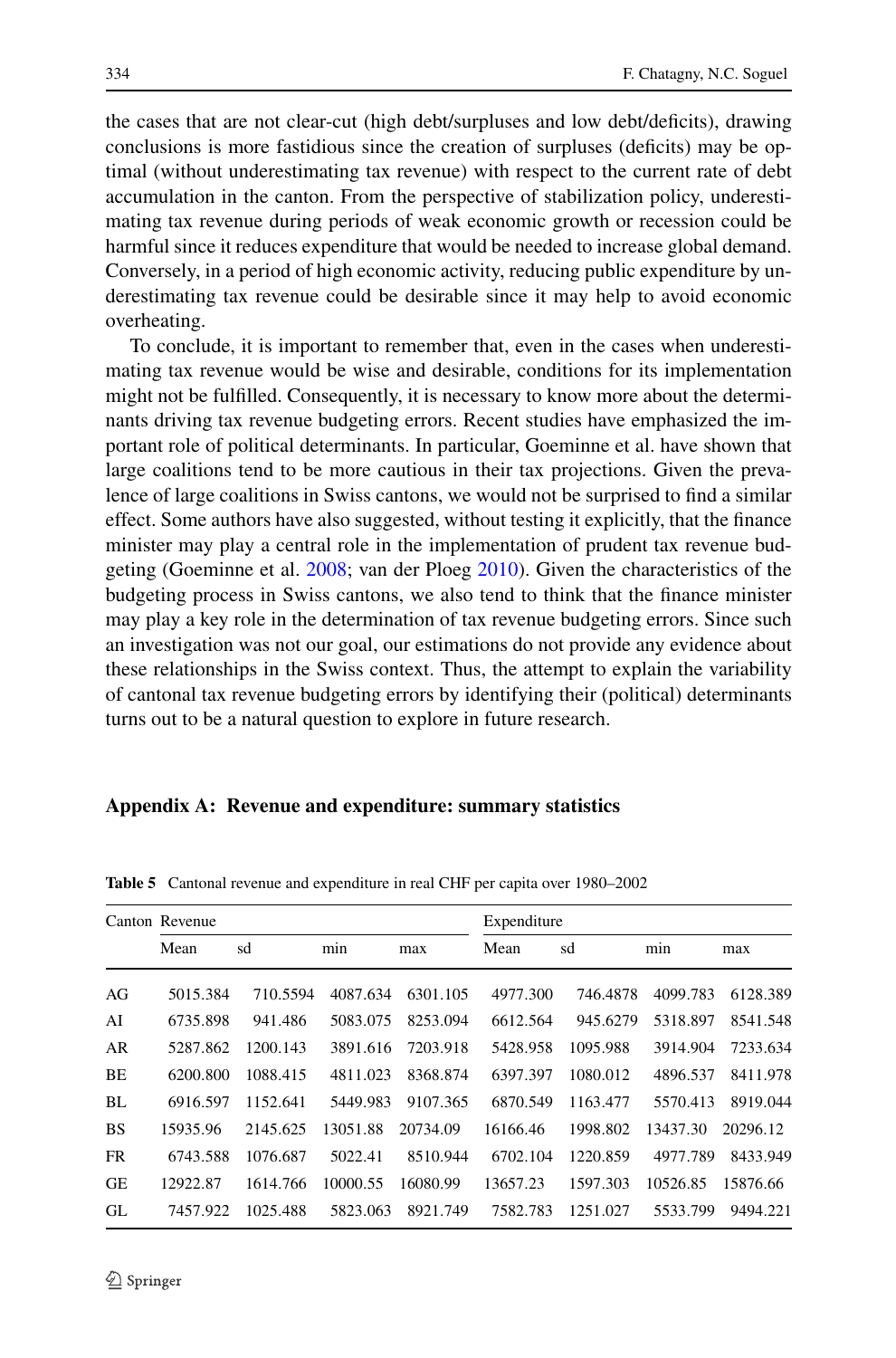| Table 5 | (Continued) |
|---------|-------------|
|---------|-------------|

|               | Canton Revenue |          |          |                   | Expenditure |          |          |                   |
|---------------|----------------|----------|----------|-------------------|-------------|----------|----------|-------------------|
|               | Mean           | sd       | min      | max               | Mean        | sd       | min      | max               |
| <b>GR</b>     | 7171.030       | 1232.859 | 5538.316 | 9327.953          | 7159.871    | 1352.176 | 5480.771 | 9529.598          |
| JU            | 6673.068       | 1510.690 | 4434.991 | 9665.524          | 6942.820    | 1443.545 | 4589.529 | 9380.639          |
| LU            | 5455.992       | 1191.130 | 4063.364 | 7578.604          | 5559.637    | 1078.827 | 4140.649 | 7340.158          |
| <b>NE</b>     | 6539.801       | 1405.199 | 4498.059 | 8861.885          | 6784.474    | 1498.824 | 4488.560 | 8772.98           |
| <b>NW</b>     | 5249.295       | 1034.496 | 3557.105 | 8269.055          | 5218.062    | 1074.516 | 3290.795 | 7910.633          |
| <b>OW</b>     | 5582.069       | 1149.789 | 3937.727 | 7741.923          | 5614.803    | 1129.461 | 4014.742 | 7464.314          |
| SG            | 5236.472       | 1140.167 | 3739.511 | 7196.129          | 5246.776    | 1201.734 | 3673.273 | 7370.006          |
| <b>SH</b>     | 5776.799       | 1050.944 | 4541.584 | 7826.609          | 5754.933    | 1033.157 | 4459.804 | 7633.352          |
| <sub>SO</sub> | 4835.597       | 733.8441 | 3867.085 | 6318.657          | 4913.816    | 776.6350 | 3942.69  | 6124.056          |
| SZ            | 4513.717       | 873.6606 | 3415.338 | 6127.334          | 4391.981    | 671.7830 | 3436.821 | 5972.051          |
| TG            | 4953.364       | 748.7518 | 4150.928 | 6347.234          | 5043.160    | 746.1833 | 4034.496 | 6081.947          |
| TI            | 6921.790       | 987.8556 | 5117.452 | 8206.998          | 6905.769    | 1051.988 | 5398.620 | 8213.416          |
| <b>UR</b>     | 7571.280       | 1308.656 | 5192.997 | 9087.474          | 7655.984    | 1342.850 | 5333.400 | 9453.874          |
| <b>VD</b>     | 7339.849       | 1073.150 | 5835.963 | 9634.512          | 7645.157    | 1161.993 | 5885.842 | 9991.569          |
| <b>VS</b>     | 5959.142       | 1003.294 | 4695.405 | 8176.016          | 6068.856    | 947.0116 | 4919.074 | 7728.980          |
| ZG            | 6323.445       | 1039.847 | 4528.51  | 8304.04           | 6236.517    | 1387.902 | 4143.831 | 8202.335          |
| ZH            | 6295.357       | 1023.407 | 5061.018 | 8329.325          | 6424.381    | 857.3253 | 5009.492 | 7980.288          |
| All           | 6754.421       | 2671.347 |          | 3415.338 20734.09 | 6844.705    | 2773.077 |          | 3290.795 20296.12 |

# **Appendix B: Control variables: summary statistics**

| <b>Table 6</b> Summary statistics of<br>control variables | Variable      | Unit/Domain   | Min     | Max  | Mean | Sd   |  |  |
|-----------------------------------------------------------|---------------|---------------|---------|------|------|------|--|--|
|                                                           | Growth        | $\%$          | $-1.33$ | 4.55 | 1.67 | 1.65 |  |  |
|                                                           | Unemployment  | $\%$          | 0.00    | 7.80 | 1.80 | 1.79 |  |  |
|                                                           | Referendum    | $[0 - 6]$     | 0.00    | 6.00 | 3.96 | 1.32 |  |  |
|                                                           | Initiative    | $[0 - 6]$     | 1.67    | 6.00 | 4.46 | 1.31 |  |  |
|                                                           | Departments   | $R+$          | 5.00    | 13.0 | 7.66 | 2.33 |  |  |
|                                                           | Coalition     | $R+$          | 1.00    | 5.00 | 3.31 | 0.92 |  |  |
|                                                           | Right-wing    | $[0 - 100]$ % | 33.3    | 100  | 78.3 | 16.0 |  |  |
|                                                           | Concordance   | $[0 - 100]$ % | 53.3    | 100  | 86.5 | 10.3 |  |  |
|                                                           | Election year | $0$ or $1$    | 0.00    | 1.00 | 0.23 | 0.42 |  |  |
|                                                           | Elderly       | $[0 - 100]$ % | 10.3    | 21.0 | 14.6 | 2.10 |  |  |
|                                                           |               |               |         |      |      |      |  |  |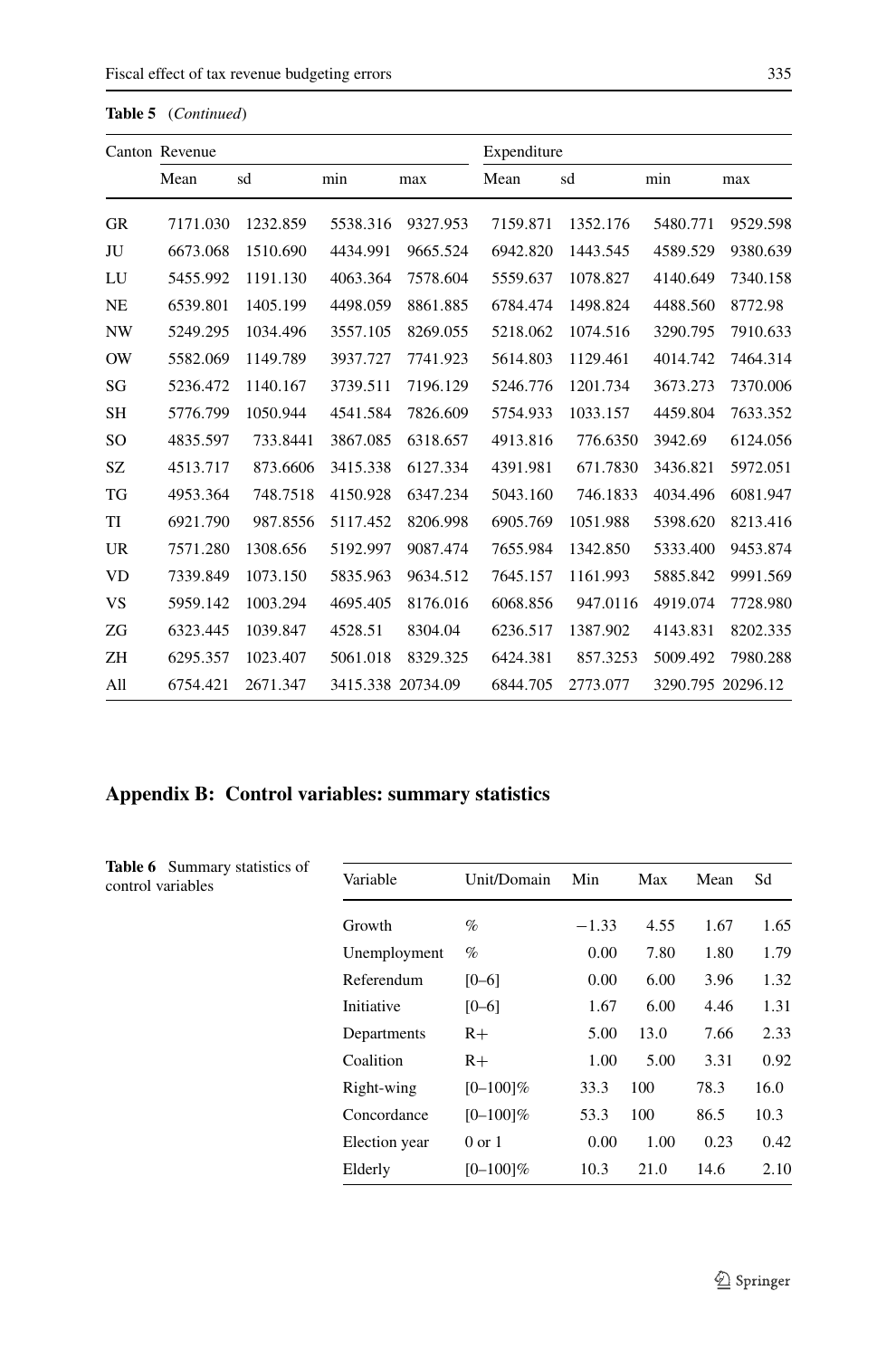# <span id="page-18-16"></span>**Appendix C: Tests for the symmetry of the effect of tax revenue budgeting errors**

<span id="page-18-5"></span>

| <b>Table 7</b> Tests of symmetry:<br>test statistic and p-value |                 |                   | Single equation |                |                | Simultaneous equations |  |
|-----------------------------------------------------------------|-----------------|-------------------|-----------------|----------------|----------------|------------------------|--|
|                                                                 |                 | (1)<br><b>GMM</b> | (2)<br>2SLS     | (3)<br>2SLS    | (1)<br>3SLS    | (2)<br>3SLS            |  |
| $H_0$ assumes the symmetry of the                               | Chi2<br>p-value | 0.01<br>0.933     | 0.01<br>0.932   | 0.05<br>0.8271 | 0.47<br>0.4919 | 0.44<br>0.4919         |  |
| effect. $H_0$ can never be rejected                             |                 |                   |                 |                |                |                        |  |

#### <span id="page-18-14"></span><span id="page-18-13"></span><span id="page-18-9"></span><span id="page-18-1"></span>**References**

- <span id="page-18-4"></span>Alesina, A., & Perotti, R. (1995). *The political economy of budget deficits*. IMF Staff Papers 42, No.1.
- <span id="page-18-2"></span>Alesina, A., & Perotti, R. (1999). Budget deficits and budget institutions. In J. M. Poterba & J. von Hagen (Eds.), *Fiscal institutions and fiscal performance* (pp. 13–36). Chicago: Chicago Press for National Bureau of Economic Research.
- <span id="page-18-15"></span>Arellano, M., & Bond, S. (1991). Some tests of specification for panel data: Monte Carlo evidence and an application to employment equations. *Review of Economic Studies*, *58*, 277–297.
- <span id="page-18-7"></span>Arellano, M., & Bover, O. (1995). Another look at the instrumental variable estimation of errorcomponents models. *Journal of Econometrics*, *68*, 29–51.
- Ashworth, J., Geys, B., & Heyndels, B. (2005). Government weakness and local public debt development in Flemish municipalities. *International Tax and Public Finance*, *12*(4), 395–422.
- <span id="page-18-18"></span>Auerbach, A. J. (1999). On the performance and use of government revenue forecasts. *National Tax Journal*, *52*(4), 767–782.
- <span id="page-18-3"></span>Bischoff, I., & Gohout, W. (2010). The political economy of tax projections. *International Tax and Public Finance*, *17*, 133–150.
- <span id="page-18-11"></span>Blundell, R., & Bond, S. (1998). Initial conditions and moment restrictions in dynamic panel data models. *Journal of Econometrics*, *87*, 115–143.
- <span id="page-18-12"></span><span id="page-18-10"></span>Couture, J., & Imbeau, L. M. (2009). *Do governments manipulate their revenue forecasts? Budget speech and budget outcomes in the Canadian provinces, Studies in public choice* (Vol. 9, pp. 155–166). Berlin: Springer.
- Danninger, S., Cangiano, M., & Kyobe, A. (2005). *The political economy of revenue forecasting experience from low-income countries*. IMF Working Paper 2 02, 30.
- <span id="page-18-0"></span>Feenberg, D. R., Gentry, W., Gilroy, D., & Rosen, H. S. (1989). Testing rationality of state revenue forecasts. *Review of Economics and Statistics*, *71*(2), 300–308.
- <span id="page-18-17"></span><span id="page-18-6"></span>Feld, L. P., & Matsusaka, J. G. (2003). Budget referendums and government spending: evidence from swiss cantons. *Journal of Public Economics*, *87*(12), 2703–2724.
- Frey, B. S., & Stutzer, A. (2005). Beyond outcomes: measuring procedural utility. *Oxford Economic Papers*, *57*, 90–11.
- <span id="page-18-8"></span>Garand, J., & Kapeluck, B. (2004). Understanding surpluses, deficits, and debt in the American states, 1950–1998. In L. Imbeau & F. Petry (Eds.), *Politics, institutions and fiscal policy: public deficits and surpluses in federated states* (pp. 49–87). Lanham: Lexington Books.
- Goeminne, S., Geys, B., & Smolders, C. (2008). Political fragmentation and projected tax revenues: evidence from Flemish municipalities. *International Tax and Public Finance*, *15*, 297–315.
- Hayashi, F. (2000). *Econometrics*. Princeton: Princeton University Press.
- Hibbs, D. (1987). *The political economy of industrial democracy*. Cambridge: Harvard University Press.
- Joyce, P., & Rodgers, R. (1996). The effect of underforecasting on the accuracy of revenue forecasts by state governments. *Public Administration Review*, *56*(1), 48–56.
- Kirchgässner, G., & Pommerehne, W. (1997). Public spending in Federal States: a comparative econometric study. In *Budgetary policy modelling: public expenditures* (pp. 179–213). London: Routledge.